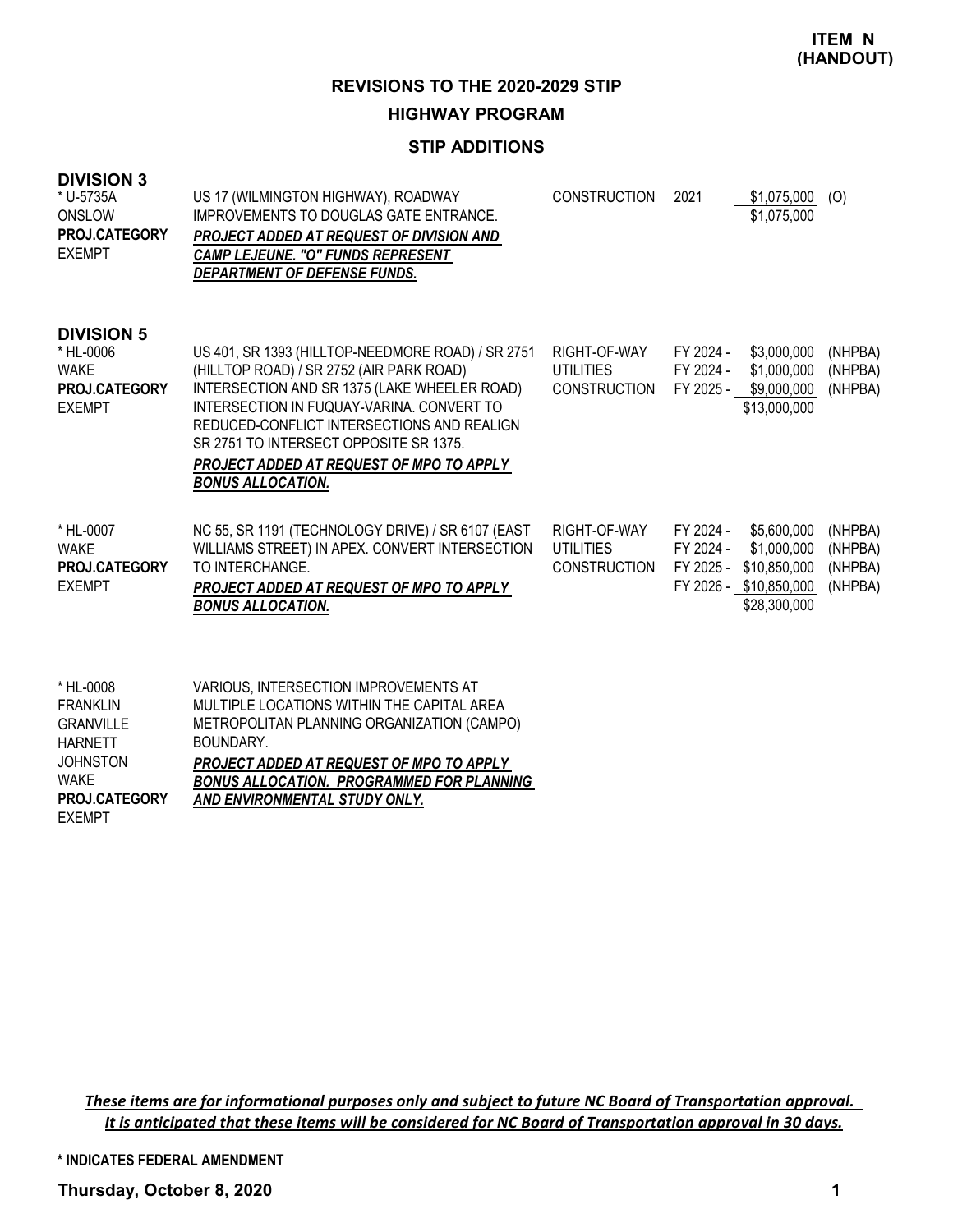### **STIP ADDITIONS**

| <b>DIVISION 5</b><br>* HO-0001<br><b>WAKE</b><br>PROJ.CATEGORY<br><b>EXEMPT</b> | VARIOUS, NCDOT MULTIMODAL CONNECTED VEHICLE<br>PILOT PROGRAM, NORTH CAROLINA STATE<br>UNIVERSITY CAMPUS IN RALEIGH.<br>PROJECT ADDED AT REQUEST OF TRANSPORTATION<br>MOBILITY AND SAFETY DIVISION, TO UTLIZE FEDERAL<br>ADVANCED TRANSPORTATION AND CONGESTION<br><b>MANAGEMENT TECHNOLOGIES DEPLOYMENT</b><br>(ATCMTD) PROGRAM FUNDS. SEE FOLLOWING<br><b>ENTRIES FOR PROJECT BREAKS.</b>                                                                                                                                        | <b>ENGINEERING</b><br><b>CONSTRUCTION</b>                 | FY 2021 -<br>FY 2021 -<br>FY 2022 -<br>FY 2022 -<br>FY 2023 -<br>FY 2024 -                                                                                                                                   | \$64,000<br>\$201,000<br>\$45,000<br>\$46,000<br>\$87,000<br>\$94,000<br>\$537,000                                                                                                                                | (DP)<br>(S)<br>(S)<br>(S)<br>(S)<br>(S)                                                                              |
|---------------------------------------------------------------------------------|-----------------------------------------------------------------------------------------------------------------------------------------------------------------------------------------------------------------------------------------------------------------------------------------------------------------------------------------------------------------------------------------------------------------------------------------------------------------------------------------------------------------------------------|-----------------------------------------------------------|--------------------------------------------------------------------------------------------------------------------------------------------------------------------------------------------------------------|-------------------------------------------------------------------------------------------------------------------------------------------------------------------------------------------------------------------|----------------------------------------------------------------------------------------------------------------------|
| * HO-0001A<br><b>WAKE</b><br>PROJ.CATEGORY<br><b>EXEMPT</b>                     | NCDOT MULTIMODAL CONNECTED VEHICLE PILOT<br>PROGRAM, NORTH CAROLINA STATE UNIVERSITY<br>CAMPUS IN RALEIGH. CONNECTED VEHICLE<br>INFRASTRUCTURE, TRAFFIC SIGNAL SYSTEM<br>IMPROVEMENTS, SAFETY APPLICATION, TRANSIT<br>SIGNAL PRIORITY APPLICATION, DATA COLLECTION<br>AND MANAGEMENT, ECO DRIVING APPLICATION.<br>PROJECT ADDED AT REQUEST OF TRANSPORTATION<br>MOBILITY AND SAFETY DIVISION, TO UTLIZE FEDERAL<br>ADVANCED TRANSPORTATION AND CONGESTION<br><b>MANAGEMENT TECHNOLOGIES DEPLOYMENT</b><br>(ATCMTD) PROGRAM FUNDS. | <b>ENGINEERING</b><br>RIGHT-OF-WAY<br><b>CONSTRUCTION</b> | FY 2021 -<br>FY 2021 -<br>FY 2022 -<br>FY 2022 -<br>FY 2023 -<br>FY 2023 -<br>FY 2022 -<br>FY 2022 -<br>FY 2021 -<br>FY 2021 -<br>FY 2022 -<br>FY 2022 -<br>FY 2023 -<br>FY 2023 -<br>FY 2024 -<br>FY 2024 - | \$85,000<br>\$84,000<br>\$70,000<br>\$70,000<br>\$37,000<br>\$37,000<br>\$24,000<br>\$24,000<br>\$804,000<br>\$804,000<br>\$431,000<br>\$430,000<br>\$282,000<br>\$282,000<br>\$71,000<br>\$70,000<br>\$3,605,000 | (DP)<br>(S)<br>(DP)<br>(S)<br>(DP)<br>(S)<br>(DP)<br>(S)<br>(DP)<br>(S)<br>(DP)<br>(S)<br>(DP)<br>(S)<br>(DP)<br>(S) |
| * HO-0001B<br><b>WAKE</b><br>PROJ.CATEGORY<br><b>EXEMPT</b>                     | NCDOT MULTIMODAL CONNECTED VEHICLE PILOT<br>PROGRAM, NORTH CAROLINA STATE UNIVERSITY<br>CAMPUS IN RALEIGH. SYSTEMS ENGINEERING, GRANT<br><b>ADMINISTRATION</b><br>PROJECT ADDED AT REQUEST OF TRANSPORTATION<br>MOBILITY AND SAFETY DIVISION, TO UTLIZE FEDERAL<br>ADVANCED TRANSPORTATION AND CONGESTION<br><b>MANAGEMENT TECHNOLOGIES DEPLOYMENT</b><br>(ATCMTD) PROGRAM FUNDS.                                                                                                                                                 | <b>ENGINEERING</b>                                        | FY 2021 -<br>FY 2021 -<br>FY 2022 -<br>FY 2022 -<br>FY 2023 -<br>FY 2023 -<br>FY 2024 -<br>FY 2024 -                                                                                                         | \$25,000<br>\$125,000<br>\$15,000<br>\$15,000<br>\$5,000<br>\$5,000<br>\$5,000<br>\$5,000<br>\$200,000                                                                                                            | (DP)<br>(S)<br>(DP)<br>(S)<br>(DP)<br>(S)<br>(DP)<br>(S)                                                             |
| * HO-0001C<br><b>WAKE</b><br>PROJ.CATEGORY<br><b>EXEMPT</b>                     | NCDOT MULTIMODAL CONNECTED VEHICLE PILOT<br>PROGRAM, NORTH CAROLINA STATE UNIVERSITY<br>CAMPUS IN RALEIGH.BEFORE & AFTER STUDY,<br><b>EXPANSION FEASIBILITY STUDY</b><br>PROJECT ADDED AT REQUEST OF TRANSPORTATION<br>MOBILITY AND SAFETY DIVISION, TO UTLIZE FEDERAL<br>ADVANCED TRANSPORTATION AND CONGESTION<br><b>MANAGEMENT TECHNOLOGIES DEPLOYMENT</b><br>(ATCMTD) PROGRAM FUNDS.                                                                                                                                          | <b>ENGINEERING</b>                                        | FY 2021 -<br>FY 2021 -<br>FY 2022 -<br>FY 2022 -<br>FY 2023 -<br>FY 2023 -<br>FY 2024 -<br>FY 2024 -                                                                                                         | \$30,000<br>\$30,000<br>\$13,000<br>\$12,000<br>\$87,000<br>\$88,000<br>\$25,000<br>\$25,000<br>\$310,000                                                                                                         | (DP)<br>(S)<br>(DP)<br>(S)<br>(DP)<br>(S)<br>(DP)<br>(S)                                                             |

These items are for informational purposes only and subject to future NC Board of Transportation approval. It is anticipated that these items will be considered for NC Board of Transportation approval in 30 days.

#### **\* INDICATES FEDERAL AMENDMENT**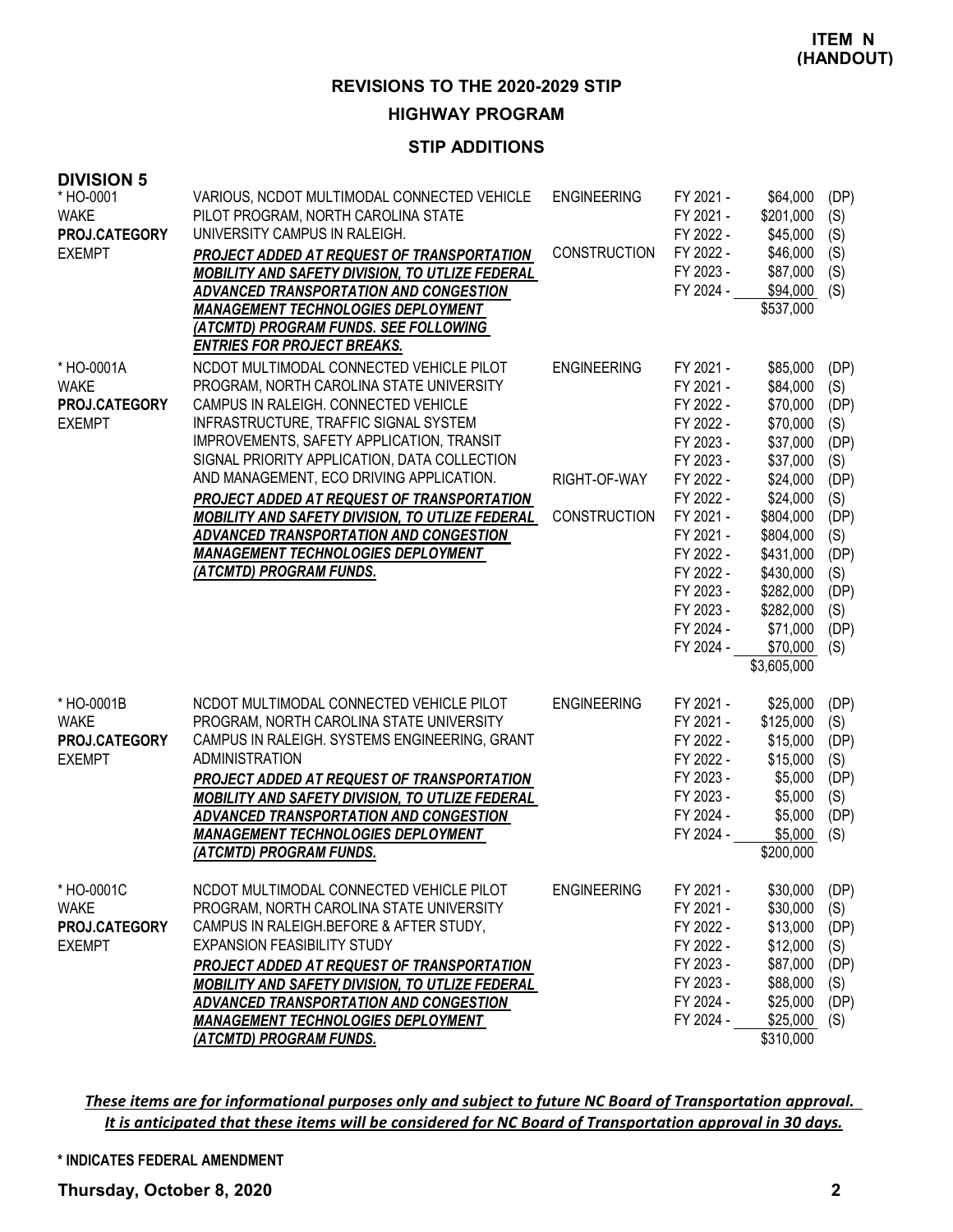### **STIP ADDITIONS**

#### **DIVISION 6**

US 74, I-95 IN LUMBERTON TO I-140 IN WILMINGTON. INSTALL BROADBAND. *PROGRAMMED FOR PLANNING AND ENVIRONMENTAL STUDY ONLY. FEDERAL INFRA GRANT PROJECT.* \* HO-0002C **BRUNSWICK** COLUMBUS ROBESON **STATEWIDE PROJ.CATEGORY**

US 74, EASTERN END OF MONROE BYPASS TO I-140 IN WILMINGTON. VULNERABILITY ASSESSMENTS, INSTALLATION OF FLOOD GAUAGES, AND FLOOD MONITORING. *PROGRAMMED FOR PLANNING AND ENVIRONMENTAL STUDY ONLY. FEDERAL INFRA GRANT PROJECT.* \* HO-0002D ANSON **BRUNSWICK COLUMBUS** RICHMOND ROBESON **SCOTLAND** UNION **STATEWIDE PROJ.CATEGORY**

#### **DIVISION 10**

| * HO-0002B       | US 74, EASTERN END OF MONROE BYPASS TO 1-95 IN   |
|------------------|--------------------------------------------------|
| ANSON            | LUMBERTON. INSTALL BROADBAND AND ITS             |
| <b>RICHMOND</b>  | COMPONENTS INCLUDING CONNECTIONS TO SIGNAL       |
| <b>ROBESON</b>   | SYSTEMS, DMS, AND CCTV.                          |
| <b>SCOTLAND</b>  | <b>PROGRAMMED FOR PLANNING AND ENVIRONMENTAL</b> |
| UNION            | STUDY ONLY. FEDERAL INFRA GRANT PROJECT.         |
| PROJ.CATEGORY    |                                                  |
| <b>STATEWIDE</b> |                                                  |

These items are for informational purposes only and subject to future NC Board of Transportation approval. It is anticipated that these items will be considered for NC Board of Transportation approval in 30 days.

**\* INDICATES FEDERAL AMENDMENT**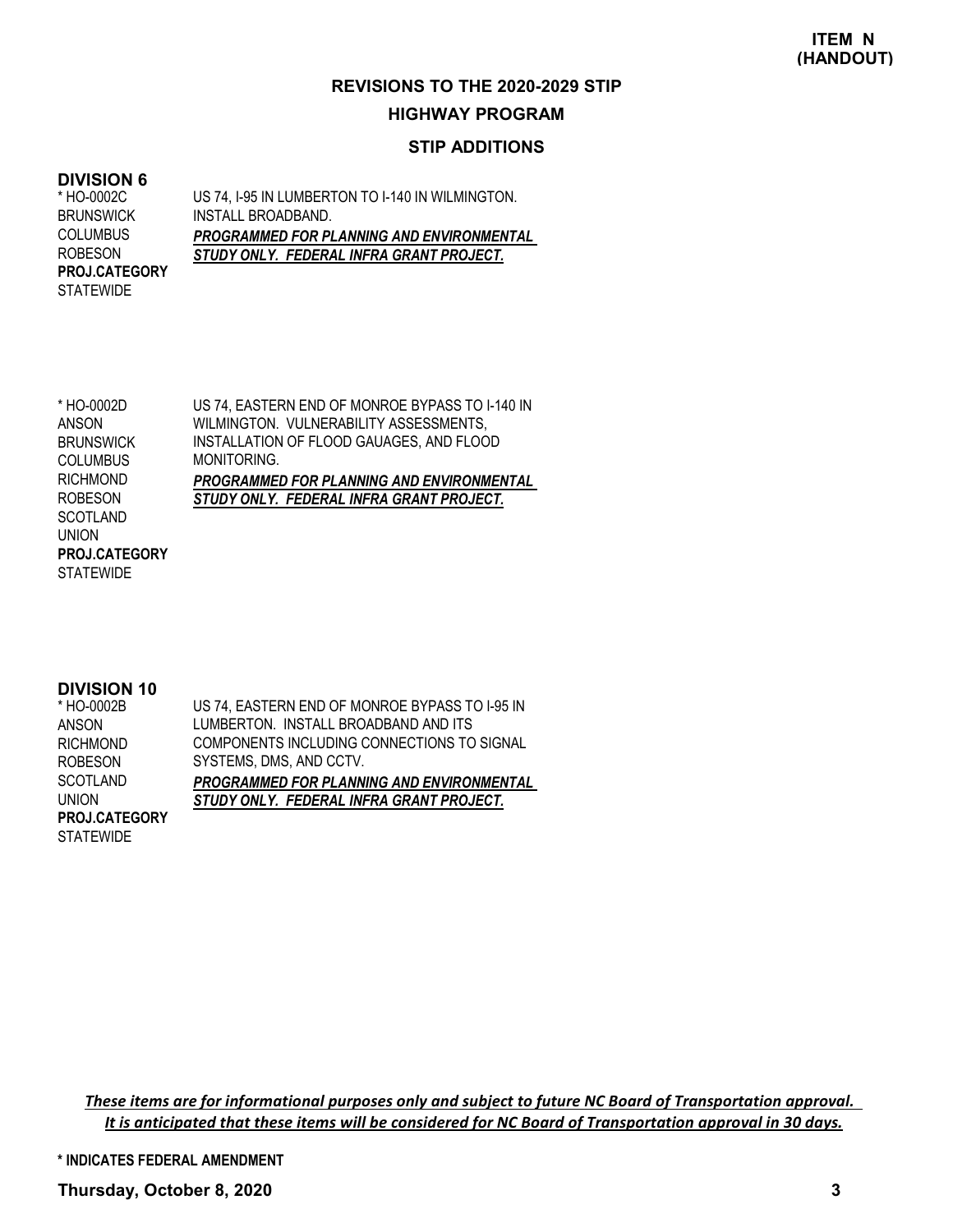### **STIP ADDITIONS**

| <b>DIVISION 10</b><br>* TA-4710<br><b>MECKLENBURG</b><br>PROJ.CATEGORY | CATS, REPLACEMENT BUS<br>ADD PROJECT TA-4710 TO STIP FOR FFY 2020-2023.<br>PROJECT PREVIOUSLY IN PRIOR STIP, NEW PROJECT<br>DEVELOPED FOR FEDERAL FUNDING AWARD.<br>PROJECT ADDED AT THE REQUEST OF CRTPO MPO.                                      | CAPITAL         | FY 2021 -<br>FY 2021 -<br>FY 2021 -<br>FY 2021 -<br>FY 2022 -<br>FY 2022 -<br>FY 2022 -<br>FY 2022 -<br>FY 2023 -<br>FY 2023 -<br>FY 2023 - | \$888,000<br>\$888,000<br>\$5,000,000<br>\$2,100,000<br>\$913,000<br>\$913,000<br>\$5,200,000<br>\$2,100,000<br>\$925,000<br>\$925,000<br>\$5,300,000<br>FY 2023 - \$2,100,000<br>\$27,252,000 | (S)<br>(L)<br>(5307)<br>(5339)<br>(S)<br>(L)<br>(5307)<br>(5339)<br>(S)<br>(L)<br>(5307)<br>(5339) |
|------------------------------------------------------------------------|-----------------------------------------------------------------------------------------------------------------------------------------------------------------------------------------------------------------------------------------------------|-----------------|---------------------------------------------------------------------------------------------------------------------------------------------|------------------------------------------------------------------------------------------------------------------------------------------------------------------------------------------------|----------------------------------------------------------------------------------------------------|
| * TC-0014<br><b>MECKLENBURG</b><br><b>PROJ.CATEGORY</b>                | CATS, EXPANSION VANPOOL<br>ADD PROJECT TC-0014 TO STIP FOR FFY 2021. NEW<br>PROJECT DEVELOPED FOR FEDERAL FUNDING<br>AWARD. PROJECT ADDED AT THE REQUEST OF<br><b>CRTPO MPO.</b>                                                                    | CAPITAL         | FY 2021 -<br>FY 2021 -<br>FY 2021 -                                                                                                         | \$17,000<br>\$17,000<br>\$140,000<br>\$174,000                                                                                                                                                 | (S)<br>(L)<br>(5307)                                                                               |
| * TP-5156<br><b>MECKLENBURG</b><br>PROJ.CATEGORY                       | ADD A LIGHT RAIL STATION ON THE LYNX BLUE LINE<br>NEAR IVERSON WAY IN SOUTH CHARLOTTE<br>ADD PROJECT TP-5156 TO STIP FOR FFY 2021-2023.<br>NEW PROJECT DEVELOPED FOR FEDERAL FUNDING<br>AWARD. PROJECT ADDED AT THE REQUEST OF<br><b>CRTPO MPO.</b> | CAPITAL         | 2021<br>2022<br>2023                                                                                                                        | \$1,582,000<br>\$3,000,000<br>\$3,000,000<br>\$7,582,000                                                                                                                                       | (L)<br>(L)<br>(L)                                                                                  |
| * TU-0001<br><b>MECKLENBURG</b><br><b>PROJ.CATEGORY</b>                | CATS, LYNX SILVER LINE LIGHT RAIL PROJECT<br>ADD PROJECT TU-0001 TO STIP FOR FFY 2020-2022.<br>NEW PROJECT DEVELOPED FOR FEDERAL FUNDING<br>AWARD. PROJECT ADDED AT THE REQUEST OF<br><b>CRTPO MPO.</b>                                             | <b>PLANNING</b> | FY 2020 -<br>FY 2020 -                                                                                                                      | \$7,647,000<br>\$1,353,000<br>FY 2021 - \$21,175,000<br>FY 2022 - \$19,825,000<br>\$50,000,000                                                                                                 | (L)<br>(5307)<br>(L)<br>(L)                                                                        |

These items are for informational purposes only and subject to future NC Board of Transportation approval. It is anticipated that these items will be considered for NC Board of Transportation approval in 30 days.

**\* INDICATES FEDERAL AMENDMENT**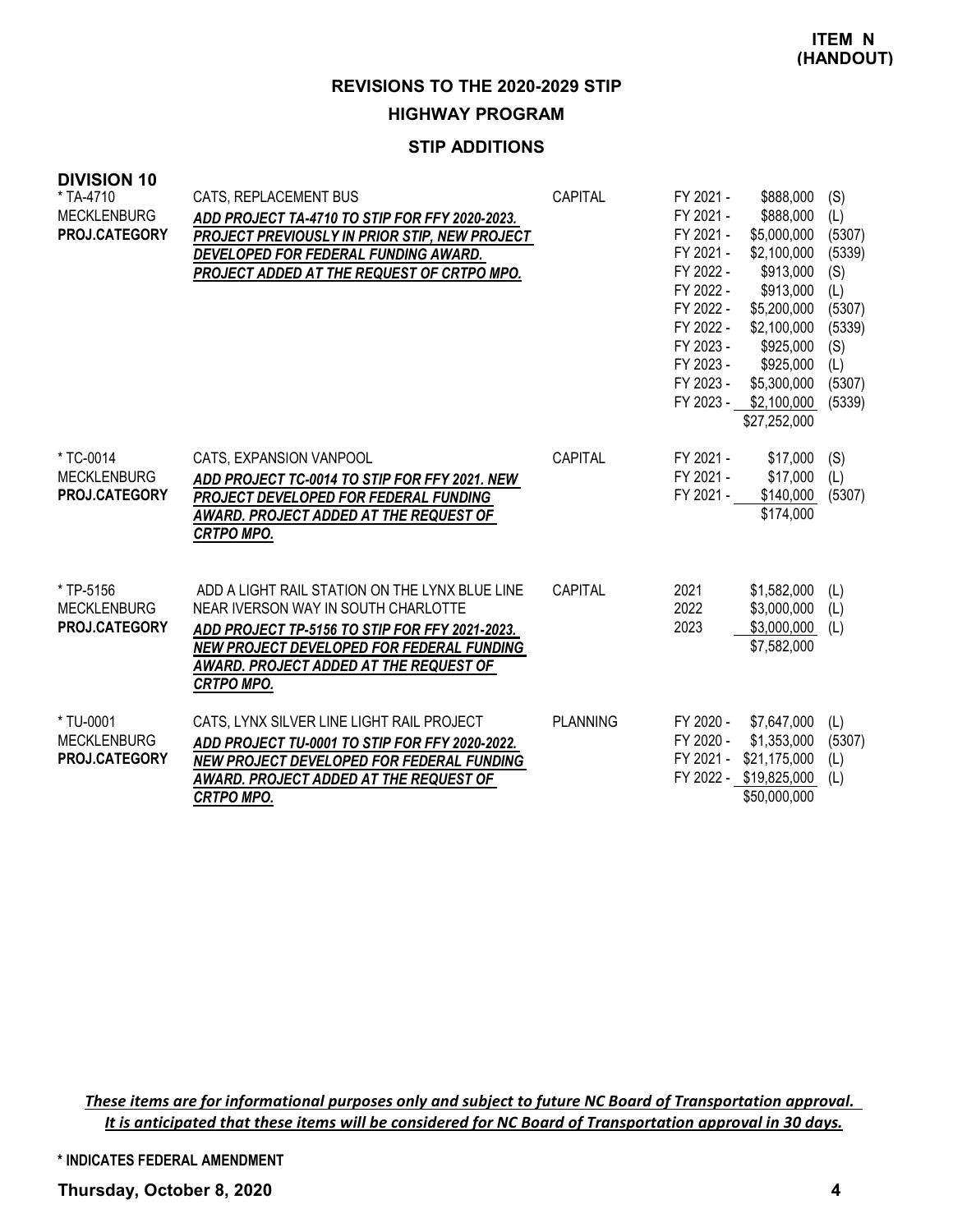#### **STIP ADDITIONS**

### **DIVISION 12**

\* HO-0002A BUNCOMBE CLEVELAND GASTON **HENDERSON** MECKLENBURG POLK RUTHERFORD **STATEWIDE PROJ.CATEGORY** US 74, I-40 IN ASHEVILLE TO I-77 AT I-485 (SOUTH) IN CHARLOTTE. INSTALL BROADBAND. *PROGRAMMED FOR PLANNING AND ENVIRONMENTAL STUDY ONLY. FEDERAL INFRA GRANT PROJECT.*

#### **STATEWIDE**

| * HB-9999            | BRIDGE INSPECTION PROGRAM.                           | IMPLEMENTATION FY 2021 - \$26,000,000 |           |                        | (BG) |
|----------------------|------------------------------------------------------|---------------------------------------|-----------|------------------------|------|
| <b>STATEWIDE</b>     | <b>PROJECT ADDED AT REQUEST OF STRUCTURES</b>        |                                       |           | FY 2022 - \$26,000,000 | (BG) |
| <b>PROJ.CATEGORY</b> | <b>MANAGEMENT UNIT. PROJECT WILL REPLACE B-9999.</b> |                                       |           | FY 2023 - \$26,000,000 | (BG) |
| <b>STATEWIDE</b>     |                                                      |                                       |           | FY 2024 - \$26,000,000 | (BG) |
| <b>REGIONAL</b>      |                                                      |                                       |           | FY 2025 - \$26,000,000 | (BG) |
| <b>DIVISION</b>      |                                                      |                                       |           | FY 2026 - \$26,000,000 | (BG) |
|                      |                                                      |                                       |           | FY 2027 - \$26,000,000 | (BG) |
|                      |                                                      |                                       | FY 2028 - | \$26,000,000           | (BG) |
|                      |                                                      |                                       |           |                        |      |

#### **STIP MODIFICATIONS**

| <b>DIVISION 3</b><br>* AV-5795<br>NEW HANOVER<br>PROJ.CATEGORY<br><b>STATEWIDE</b> | WILMINGTON INTERNATIONAL (ILM), EXPAND THE<br><b>GENERAL AVIATION APRON.</b><br>AT REQUEST OF DIVISION OF AVIATION. DELAY<br><b>CONSTRUCTION FROM FY 22 TO FY 29.</b> | <b>CONSTRUCTION</b> | FY 2029 -<br>FY 2029 - | \$500,000<br>\$800,000<br>\$1,300,000   | (T)<br>(0) |
|------------------------------------------------------------------------------------|-----------------------------------------------------------------------------------------------------------------------------------------------------------------------|---------------------|------------------------|-----------------------------------------|------------|
| * AV-5798<br>NEW HANOVER<br><b>PROJ.CATEGORY</b><br><b>STATEWIDE</b>               | WILMINGTON INTERNATIONAL (ILM), TAXIWAY<br>IMPROVEMENTS.<br>AT REQUEST OF DIVISION OF AVIATION. DELAY<br>CONSTRUCTION FROM EV 21 TO EV 28                             | <b>CONSTRUCTION</b> | FY 2028 -<br>FY 2028 - | \$500,000<br>\$5,100,000<br>\$5,600,000 | (T)<br>(0) |

*CONSTRUCTION FROM FY 21 TO FY 28.*

These items are for informational purposes only and subject to future NC Board of Transportation approval. It is anticipated that these items will be considered for NC Board of Transportation approval in 30 days.

**\* INDICATES FEDERAL AMENDMENT**

**Thursday, October 8, 2020 5**

FY 2029 - \$26,000,000 (BG) \$234,000,000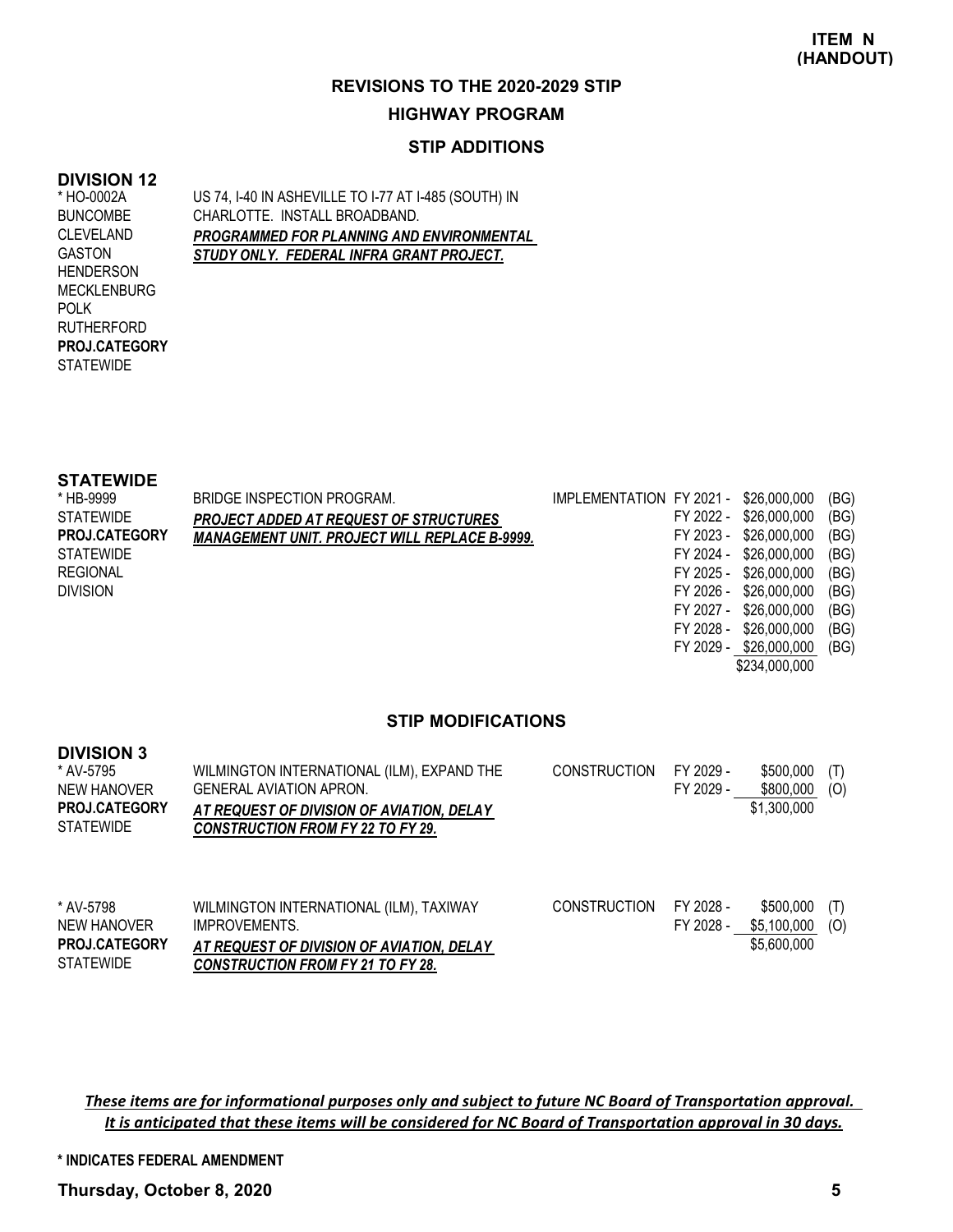### **STIP MODIFICATIONS**

| <b>DIVISION 3</b><br>EB-6027<br><b>NEW HANOVER</b><br>PROJ.CATEGORY<br><b>DIVISION</b> | SR 1403 (MIDDLE SOUND LOOP), CONSTRUCT MULTI-<br>USE PATH SOUTH OF MARKET STREET FROM RED<br>CEDAR ROAD TO EXISTING TRAIL AT CORNER OF<br>MARKET STREET AND MIDDLE SOUND LOOP ROAD.<br>DESCRIPTION REVISED AT THE REQUEST OF THE<br>MPO.                                                           | RIGHT-OF-WAY<br><b>CONSTRUCTION</b>                     | FY 2021 -<br>FY 2021 -                           | \$500,000<br>\$1,000,000<br>\$1,500,000                                         | (1)<br>(L)               |
|----------------------------------------------------------------------------------------|----------------------------------------------------------------------------------------------------------------------------------------------------------------------------------------------------------------------------------------------------------------------------------------------------|---------------------------------------------------------|--------------------------------------------------|---------------------------------------------------------------------------------|--------------------------|
| U-5787<br>ONSLOW<br>PROJ.CATEGORY<br><b>DIVISION</b>                                   | SR 2715 (TRADE STREET), NC 53 (WESTERN<br>BOULEVARD) TO MCDANIEL DRIVE IN JACKSONVILLE.<br>CONSTRUCT ROADWAY ON NEW LOCATION.<br>TO ASSIST IN BALANCING FUNDS, DELAY RIGHT-OF-<br><b>WAY FROM FY 20 TO FY 22 AND CONSTRUCTION</b><br><b>FROM FY 22 TO FY 24.</b>                                   | RIGHT-OF-WAY<br><b>UTILITIES</b><br><b>CONSTRUCTION</b> | FY 2022 -<br>FY 2023 -<br>FY 2022 -<br>FY 2024 - | \$82,000<br>\$1,566,000<br>\$198,000<br>\$1,511,000<br>\$3,357,000              | (T)<br>(T)<br>(T)<br>(T) |
| * U-5790<br><b>NEW HANOVER</b><br><b>PROJ.CATEGORY</b><br><b>DIVISION</b>              | US 421 (CAROLINA BEACH ROAD), NC 132 (SOUTH<br>COLLEGE ROAD) TO SANDERS ROAD IN WILMINGTON.<br>WIDEN EXISTING ROADWAY AND CONSTRUCT<br>FLYOVERS AT US 421 AND NC 132.<br>TO ASSIST IN BALANCING FUNDS, DELAY RIGHT-OF-<br><b>WAY FROM FY 22 TO 29 AND CONSTRUCTION FROM</b><br>FY 24 TO POST YEAR. | RIGHT-OF-WAY<br><b>UTILITIES</b><br><b>CONSTRUCTION</b> | FY 2029 -<br>POST YR-<br>FY 2029 -               | \$2,263,000<br>\$2,262,000<br>\$183,000<br>POST YR-\$16,700,000<br>\$21,408,000 | (T)<br>(T)<br>(T)<br>(T) |
| U-5878<br>ONSLOW<br>PROJ.CATEGORY<br><b>DIVISION</b>                                   | COMMERCE DRIVE EXTENSION, COMMERCE DRIVE TO<br>SR 1406 (PINEY GREEN ROAD). CONSTRUCT<br>ROADWAY ON NEW LOCATION.<br><b>BASED ON COORDINATION WITH MPO AND DIVISION</b><br>AND THE DELAY OF U-5787, ACCELERATE<br><b>CONSTRUCTION FROM FY 24 TO FY 22.</b>                                          | <b>CONSTRUCTION</b>                                     | FY 2022 -<br>FY 2023 -                           | \$1,625,000<br>\$1,625,000<br>\$3,250,000                                       | (T)<br>(T)               |

These items are for informational purposes only and subject to future NC Board of Transportation approval. It is anticipated that these items will be considered for NC Board of Transportation approval in 30 days.

**\* INDICATES FEDERAL AMENDMENT**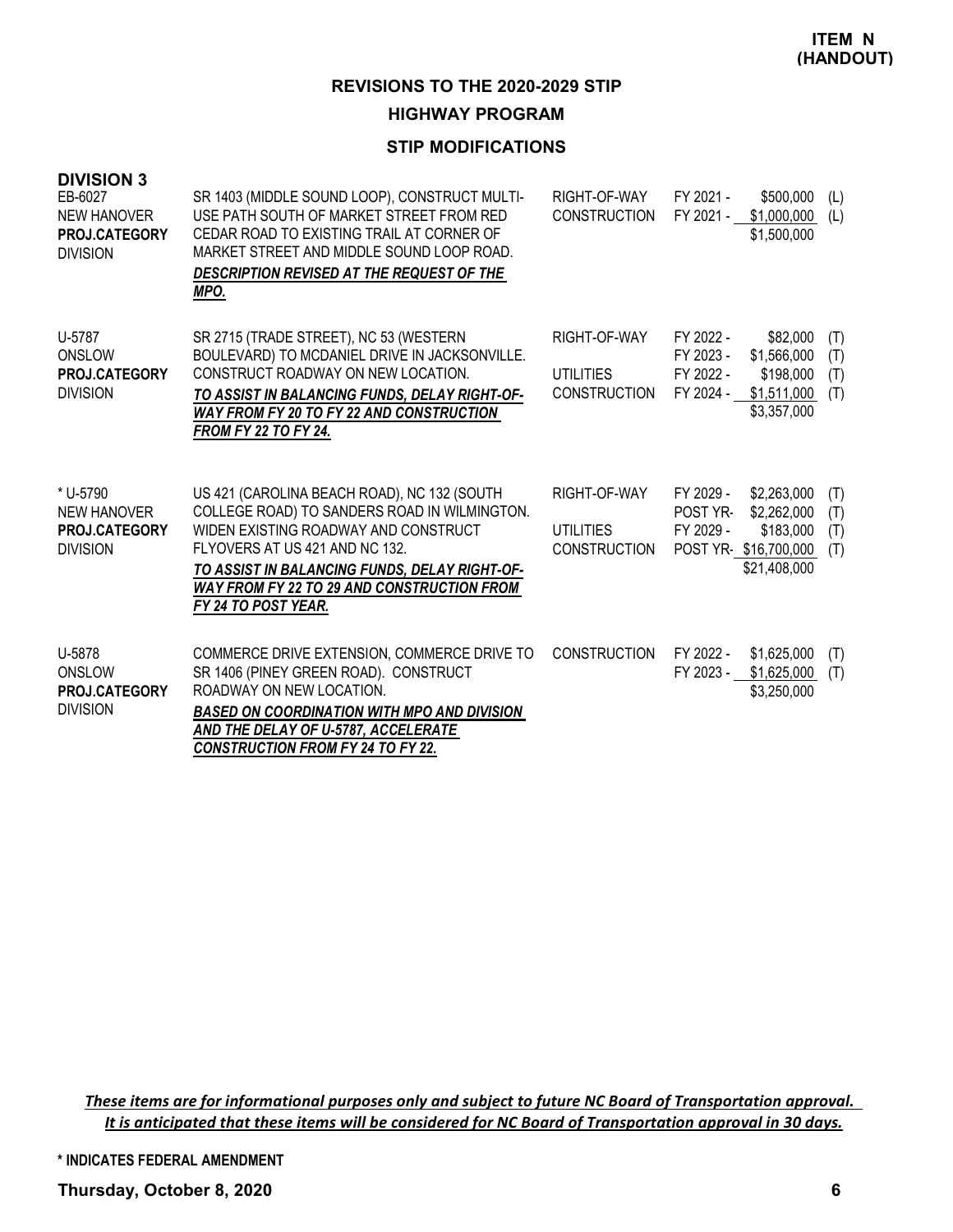### **STIP MODIFICATIONS**

#### **DIVISION 3**

| * U-6202        | SR 2048 (GORDON ROAD), US 17 (MARKET STREET) TO    | <b>BUILD NC ROW</b> | FY 2022 -       | \$3,861,000          | (T) |
|-----------------|----------------------------------------------------|---------------------|-----------------|----------------------|-----|
| NEW HANOVER     | I-40. WIDEN ROADWAY.                               |                     | FY 2023 -       | \$3,861,000          | (T) |
| PROJ.CATEGORY   | <b>BASED ON COORDINATION WITH MPO AND DIVISION</b> |                     | FY 2024 -       | \$3,861,000          | (T) |
| <b>DIVISION</b> | AND THE DELAY OF U-5790, ACCELERATE RIGHT-OF-      |                     | FY 2025 -       | \$3,861,000          | (T) |
|                 | WAY FROM FY 25 TO FY 22 AND CONSTRUCTION           |                     | FY 2026 -       | \$3,861,000          | (T) |
|                 | FROM FY POST YEAR TO FY 24.                        |                     | FY 2027 -       | \$3,861,000          | (T) |
|                 |                                                    |                     | FY 2028 -       | \$3,861,000          | (T) |
|                 |                                                    |                     | FY 2029 -       | \$3,861,000          | (T) |
|                 |                                                    |                     | <b>POST YR-</b> | \$27,027,000         | (T) |
|                 |                                                    | RIGHT-OF-WAY        | FY 2022 -       | \$1,450,000          | (T) |
|                 |                                                    |                     | FY 2023 -       | \$1,450,000          | (T) |
|                 |                                                    | <b>UTILITIES</b>    | FY 2022 -       | \$1,168,000          | (T) |
|                 |                                                    |                     | FY 2023 -       | \$1,168,000          | (T) |
|                 |                                                    | <b>BUILD NC CON</b> | FY 2024 -       | \$1,287,000          | (T) |
|                 |                                                    |                     | FY 2025 -       | \$1,287,000          | (T) |
|                 |                                                    |                     | FY 2026 -       | \$1,287,000          | (T) |
|                 |                                                    |                     | FY 2027 -       | \$1,287,000          | (T) |
|                 |                                                    |                     | FY 2028 -       | \$1,287,000          | (T) |
|                 |                                                    |                     | FY 2029 -       | \$1,287,000          | (T) |
|                 |                                                    |                     |                 | POST YR-\$11,583,000 | (T) |
|                 |                                                    | <b>CONSTRUCTION</b> | FY 2024 -       | \$1,750,000          | (T) |
|                 |                                                    |                     | FY 2025 -       | \$1,750,000          | (T) |
|                 |                                                    |                     |                 | \$85,956,000         |     |

These items are for informational purposes only and subject to future NC Board of Transportation approval. It is anticipated that these items will be considered for NC Board of Transportation approval in 30 days.

**\* INDICATES FEDERAL AMENDMENT**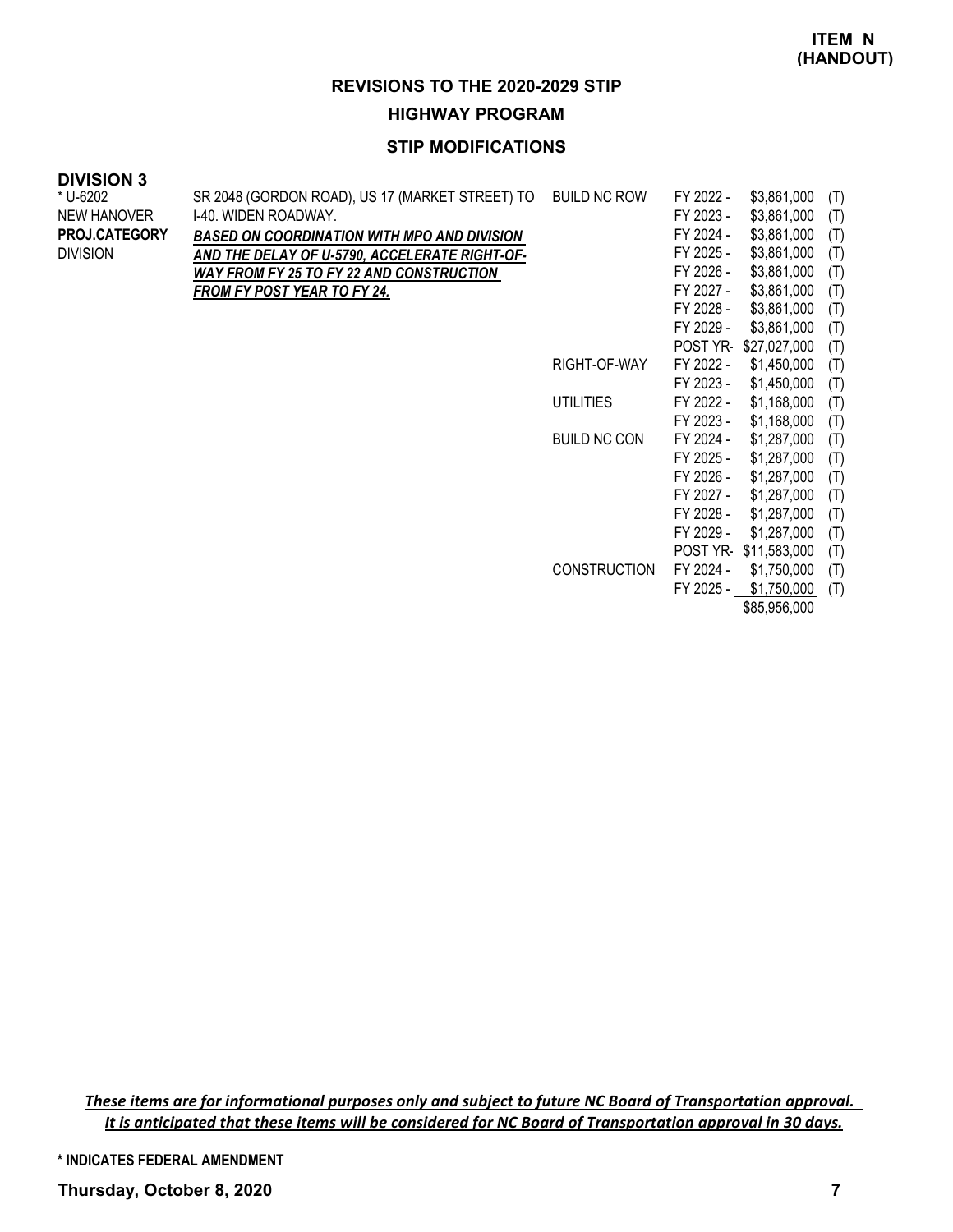## **STIP MODIFICATIONS**

| <b>DIVISION 4</b><br>* U-5725<br><b>HALIFAX</b><br>PROJ.CATEGORY<br><b>DIVISION</b> | NC 125, I-95 TO SR 1745 (OLD FARM ROAD). WIDEN TO<br>MULTI-LANES.<br>PROJECT TO UTILIZE BUILD NC BONDS                                                                                                       | <b>ENGINEERING</b><br><b>BUILD NC CON</b> | FY 2021 -<br>FY 2022 -<br>FY 2023 -<br>FY 2024 -<br>FY 2025 -<br>FY 2026 -<br>FY 2027 -<br>FY 2028 -<br>FY 2029 -<br>POST YR-<br>FY 2021 -<br>FY 2022 -<br>FY 2023 -<br>FY 2024 -<br>FY 2025 -<br>FY 2026 -<br>FY 2027 -<br>FY 2028 -<br>FY 2029 - | \$142,000<br>\$142,000<br>\$142,000<br>\$142,000<br>\$142,000<br>\$142,000<br>\$142,000<br>\$142,000<br>\$142,000<br>\$852,000<br>\$1,166,000<br>\$1,166,000<br>\$1,166,000<br>\$1,166,000<br>\$1,166,000<br>\$1,166,000<br>\$1,166,000<br>\$1,166,000<br>\$1,166,000 | (T)<br>(T)<br>(T)<br>(T)<br>(T)<br>(T)<br>(T)<br>(T)<br>(T)<br>(T)<br>(T)<br>(T)<br>(T)<br>(T)<br>(T)<br>(T)<br>(T)<br>(T)<br>(T) |
|-------------------------------------------------------------------------------------|--------------------------------------------------------------------------------------------------------------------------------------------------------------------------------------------------------------|-------------------------------------------|----------------------------------------------------------------------------------------------------------------------------------------------------------------------------------------------------------------------------------------------------|-----------------------------------------------------------------------------------------------------------------------------------------------------------------------------------------------------------------------------------------------------------------------|-----------------------------------------------------------------------------------------------------------------------------------|
|                                                                                     |                                                                                                                                                                                                              | <b>CONSTRUCTION</b>                       | POST YR-<br>FY 2020 -<br>FY 2021 -                                                                                                                                                                                                                 | \$6,996,000<br>\$4,456,000<br>\$4,456,000<br>\$28,532,000                                                                                                                                                                                                             | (T)<br>(T)<br>(T)                                                                                                                 |
| <b>DIVISION 5</b><br>P-5737<br><b>WAKE</b><br>PROJ.CATEGORY<br><b>STATEWIDE</b>     | CSX S LINE, SR 2108 (MILLBROOK ROAD) IN RALEIGH.<br>CONSTRUCT GRADE SEPARATION AND CLOSE<br>CROSSING 630605A.<br>FOR STRATEGIC LETTING PURPOSES DELAY<br><b>CONSTRUCTION FROM FY 21 TO FY 23.</b>            | RIGHT-OF-WAY<br>CONSTRUCTION              | FY 2021 -<br>FY 2023 -<br>FY 2023 -<br>FY 2023 -                                                                                                                                                                                                   | \$3,700,000<br>\$10,000,000<br>\$3,620,000<br>\$510,000<br>\$17,830,000                                                                                                                                                                                               | (T)<br>(DP)<br>(T)<br>(O)                                                                                                         |
| <b>DIVISION 7</b><br>C-5555E<br><b>GUILFORD</b><br>PROJ.CATEGORY<br><b>EXEMPT</b>   | SR 1546 (COLLEGE ROAD) AND SR 2179 (NEW GARDEN<br>ROAD) IN GREENSBORO. CONSTRUCT SIDEWALKS.<br>TO REFLECT CURRENT DELIVERY SCHEDULES,<br>DELAY CONSTRUCTION FROM FY 20 TO FY 21 AT<br><b>REQUEST OF MPO,</b> | <b>CONSTRUCTION</b>                       | FY 2021 -<br>FY 2021 -<br>FY 2021 -                                                                                                                                                                                                                | \$200,000<br>\$600,000<br>\$200,000<br>\$1,000,000                                                                                                                                                                                                                    | (CMAQ)<br>(BGDA)<br>(L)                                                                                                           |

These items are for informational purposes only and subject to future NC Board of Transportation approval. It is anticipated that these items will be considered for NC Board of Transportation approval in 30 days.

**\* INDICATES FEDERAL AMENDMENT**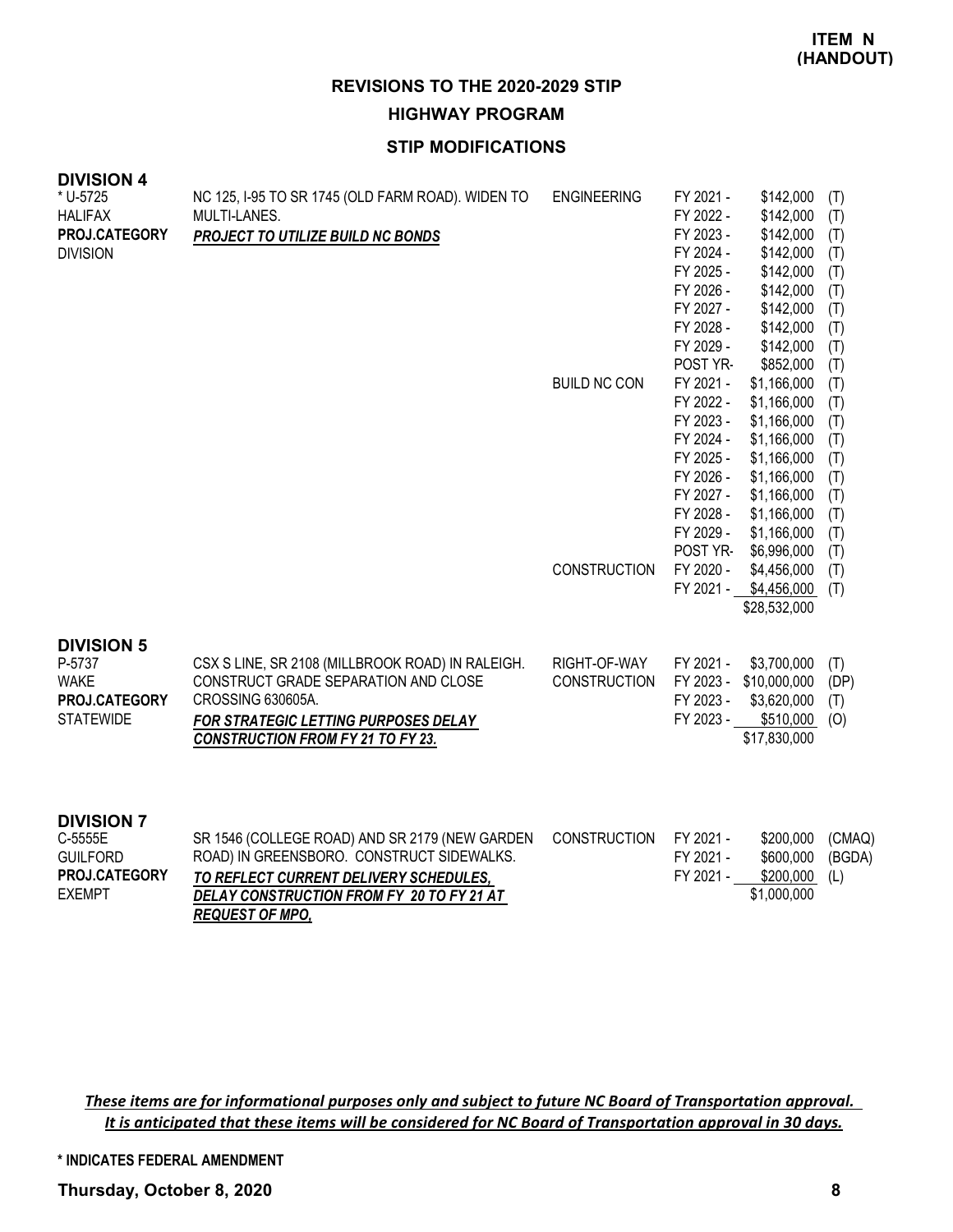### **STIP MODIFICATIONS**

| <b>DIVISION 7</b><br>C-5650<br>ORANGE<br>PROJ.CATEGORY<br><b>DIVISION</b>          | SR 1919 (SMITH LEVEL ROAD / S. GREENSBORO ST),<br>PUBLIC WORKS DRIVE TO N. END OF OLD PITTSBORO<br>ROAD IN CARRBORO. CONSTRUCT 3,100 LF SIDEWALK<br>ON ONE SIDE.<br>TO ALLOW ADDITIONAL TIME FOR PLANNING, DELAY<br>RIGHT-OF-WAY FROM FY 20 TO FY 21 AND<br><b>CONSTRUCTION FROM FY 21 TO FY 22.</b> | RIGHT-OF-WAY<br><b>CONSTRUCTION</b> | FY 2021 -<br>FY 2021 -<br>FY 2022 -<br>FY 2022 -<br>FY 2022 - | \$100,000<br>\$25,000<br>\$440,000<br>\$530,000<br>\$748,000<br>\$1,843,000                | (BGANY)<br>(L)<br>(CMAQ)<br>(BGANY)<br>(L)    |
|------------------------------------------------------------------------------------|------------------------------------------------------------------------------------------------------------------------------------------------------------------------------------------------------------------------------------------------------------------------------------------------------|-------------------------------------|---------------------------------------------------------------|--------------------------------------------------------------------------------------------|-----------------------------------------------|
| * TA-6714<br><b>GUILFORD</b><br>PROJ.CATEGORY                                      | GTA, ELECTRIC VEHICLE AND CHARGING<br><b>INFRASTRUCTURE</b><br>FUNDING ADDED TO FY 21 AT THE REQUEST OF<br><b>GREENSBORO MPO</b>                                                                                                                                                                     | CAPITAL                             | FY 2020 -<br>FY 2020 -<br>FY 2021 -<br>FY 2021 -<br>FY 2021 - | \$102,000<br>\$578,000<br>\$191,000<br>\$502,000<br>\$167,000<br>\$1,540,000               | (L)<br>(5339)<br>(CMAQ)<br>(O)<br>(L)         |
| * U-5532<br><b>GUILFORD</b><br>PROJ.CATEGORY<br><b>DIVISION</b>                    | VARIOUS, GREENSBORO URBAN AREA MPO: BICYCLE,<br>PEDESTRIAN, AND TRANSPORTATION ALTERNATIVES<br>PROGRAM (TAP)-ELIGIBLE PROJECTS<br>TO REFLECT CURRENT DELIVERY SCHEDULES, ADD<br><b>CONSTRUCTION IN FY 21 NOT PREVIOUSLY</b><br>PROGRAMMED, AT REQUEST OF MPO,                                        | <b>CONSTRUCTION</b>                 | FY 2021 -<br>FY 2021 -<br>FY 2021 -<br>FY 2021 -              | \$500,000<br>\$4,000,000<br>\$512,000<br>\$250,000<br>FY 2021 - \$1,315,500<br>\$6,577,500 | (BGANY)<br>(BGDA)<br>(TAANY)<br>(TADA)<br>(L) |
| <b>DIVISION 9</b><br>EB-5722<br><b>FORSYTH</b><br>PROJ.CATEGORY<br><b>DIVISION</b> | NC 67 (SILAS CREEK PARKWAY), BOLTON STREET TO<br>LOCKLAND AVENUE IN WINSTON-SALEM. CONSTRUCT<br>SIDEWALK ON NORTH SIDE TO CONNECT EXISTING<br>SECTIONS.<br>DELAY RIGHT-OF-WAY FROM FY 20 TO FY 21 AND<br>CONSTRUCTION FROM FY 21 TO FY 22 AT REQUEST<br>OF MPO.                                      | RIGHT-OF-WAY<br><b>CONSTRUCTION</b> | FY 2021 -<br>FY 2021 -<br>FY 2022 -<br>FY 2022 -<br>FY 2022 - | \$728,000<br>\$182,000<br>\$102,000<br>\$360,000<br>\$116,000<br>\$1,488,000               | (BGANY)<br>(L)<br>(BGDA)<br>(TAANY)<br>(L)    |
| EB-5810<br><b>FORSYTH</b><br>PROJ.CATEGORY<br><b>DIVISION</b>                      | BARBARA JANE AVENUE, OLD GREENSBORO ROAD TO<br>WOODROW POWELL DRIVE IN WINSTON-SALEM.<br>CONSTRUCT SIDEWALK.<br>DELAY CONSTRUCTION FROM FY 20 TO FY 22 AT<br><b>REQUEST OF MPO.</b>                                                                                                                  | <b>CONSTRUCTION</b>                 | FY 2022 -<br>FY 2022 -<br>FY 2022 -                           | \$5,000<br>\$176,000<br>\$45,000<br>\$226,000                                              | (BGDA)<br>(TAANY)<br>(L)                      |

These items are for informational purposes only and subject to future NC Board of Transportation approval. It is anticipated that these items will be considered for NC Board of Transportation approval in 30 days.

**\* INDICATES FEDERAL AMENDMENT**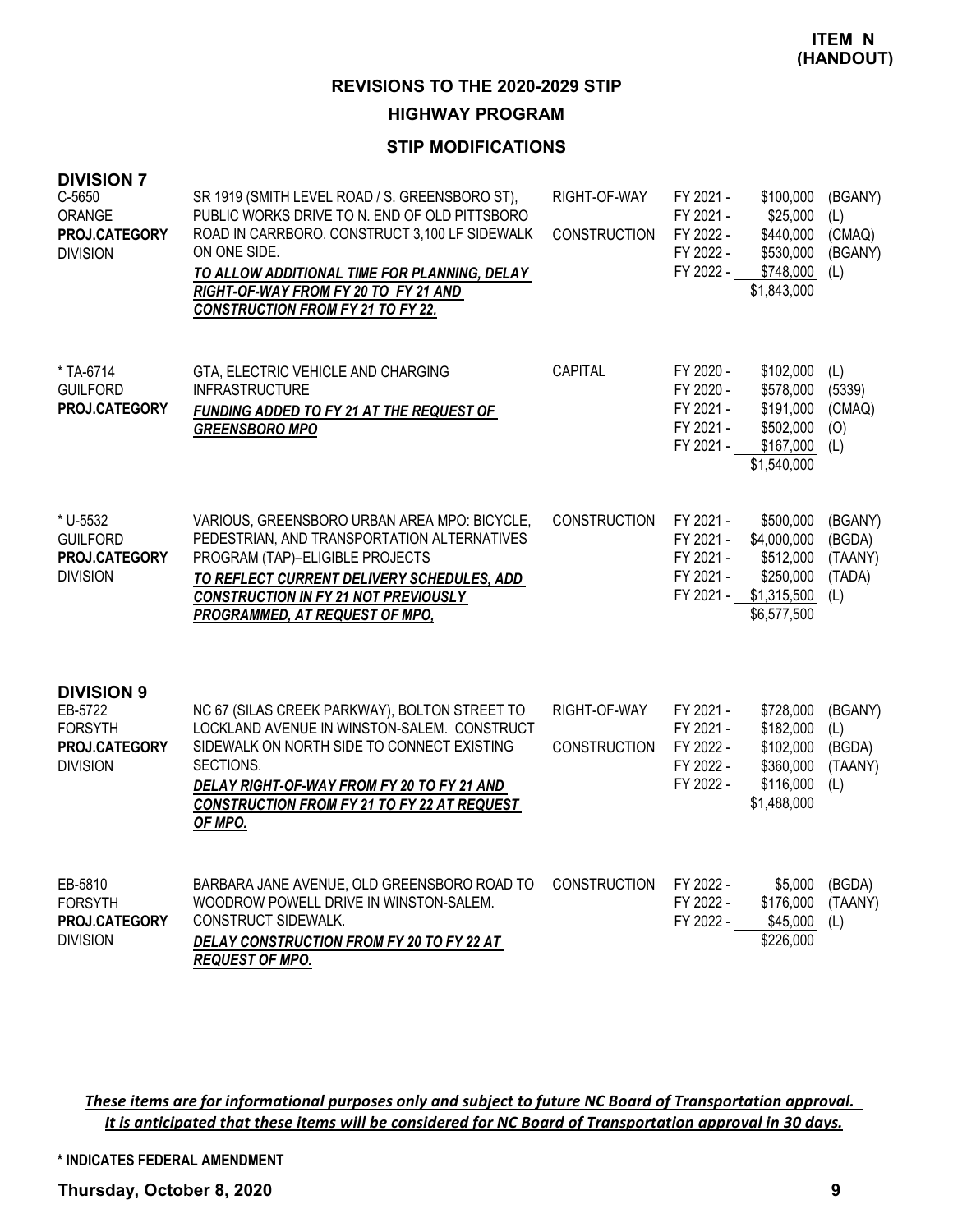### **STIP MODIFICATIONS**

| <b>DIVISION 9</b><br>EB-5952<br><b>FORSYTH</b><br>PROJ.CATEGORY<br><b>DIVISION</b> | FAIRLAWN DRIVE, NC 67 (REYNOLDA ROAD) TO SR<br>1528 (SILAS CREEK PKWY) IN WINSTON-SALEM.<br><b>CONSTRUCT SIDEWALK.</b><br>DELAY RIGHT-OF-WAY FROM FY 20 TO FY 21 AND<br>CONSTRUCTION FROM FY 21 TO FY 23 AT REQUEST<br>OF MPO.                                  | RIGHT-OF-WAY<br><b>CONSTRUCTION</b> | FY 2021 -<br>FY 2021 -<br>FY 2023 -<br>FY 2023 - | \$198,000<br>\$50,000<br>\$593,000<br>\$148,000<br>\$989,000   | (BGANY)<br>(L)<br>(BGDA)<br>(L)  |
|------------------------------------------------------------------------------------|-----------------------------------------------------------------------------------------------------------------------------------------------------------------------------------------------------------------------------------------------------------------|-------------------------------------|--------------------------------------------------|----------------------------------------------------------------|----------------------------------|
| EB-5953<br><b>FORSYTH</b><br>PROJ.CATEGORY<br><b>DIVISION</b>                      | SR 4000 (UNIVERSITY PARKWAY), SR-1686<br>(SHATTALON DRIVE) TO ROBIN WOOD LANE IN<br>WINSTON-SALEM, CONSTRUCT SIDEWALK,<br>DELAY CONSTRUCTION FROM FY 21 TO FY 22 AT<br><b>REQUEST OF MPO.</b>                                                                   | <b>CONSTRUCTION</b>                 | FY 2022 -<br>FY 2022 -                           | \$508,000<br>\$127,000<br>\$635,000                            | (BGDA)<br>(L)                    |
| EB-5954<br><b>FORSYTH</b><br>PROJ.CATEGORY<br><b>DIVISION</b>                      | GRIFFITH ROAD, KIMWELL DRIVE TO BURKE MILL<br>ROAD IN WINSTON-SALEM. CONSTRUCT SIDEWALK.<br>DELAY CONSTRUCTION FROM FY 21 TO FY 22 AT<br><b>REQUEST OF MPO.</b>                                                                                                 | RIGHT-OF-WAY<br><b>CONSTRUCTION</b> | FY 2021 -<br>FY 2021 -<br>FY 2022 -<br>FY 2022 - | \$34,000<br>\$8,000<br>\$1,296,000<br>\$324,000<br>\$1,662,000 | (BGANY)<br>(L)<br>(BGANY)<br>(L) |
| EB-5955<br><b>FORSYTH</b><br>PROJ.CATEGORY<br><b>DIVISION</b>                      | SR 1348 (ROBINHOOD ROAD), SPEAKS FARM ROAD TO<br>MUDDY CREEK GREENWAY IN WINSTON-SALEM.<br>CONSTRUCT SIDEWALK.<br>DELAY RIGHT-OF-WAY FROM FY 20 TO FY 21 AND<br>CONSTRUCTION FROM FY 21 TO FY 22 AT REQUEST<br>OF MPO.                                          | RIGHT-OF-WAY<br><b>CONSTRUCTION</b> | FY 2021 -<br>FY 2021 -<br>FY 2022 -<br>FY 2022 - | \$53,000<br>\$13,000<br>\$376,000<br>\$94,000<br>\$536,000     | (BGANY)<br>(L)<br>(BGANY)<br>(L) |
| EB-5956<br><b>FORSYTH</b><br>PROJ.CATEGORY<br><b>DIVISION</b>                      | SR 1992 (SULLIVANTOWN ROAD), US 311 AT HARLEY<br>DRIVE TO WALKERTOWN HIGH/MIDDLE SCHOOL IN<br>WALKERTOWN. INSTALL BICYCLE AND PEDESTRIAN<br>FACILITIES AND CONSTRUCT SIDEWALK.<br>DELAY RIGHT-OF-WAY AND CONSTRUCTION FROM FY<br>20 TO FY 22 AT REQUEST OF MPO. | RIGHT-OF-WAY<br><b>CONSTRUCTION</b> | FY 2022 -<br>FY 2022 -<br>FY 2022 -<br>FY 2022 - | \$8,000<br>\$2,000<br>\$440,000<br>\$110,000<br>\$560,000      | (BGANY)<br>(L)<br>(BGDA)<br>(L)  |

These items are for informational purposes only and subject to future NC Board of Transportation approval. It is anticipated that these items will be considered for NC Board of Transportation approval in 30 days.

**\* INDICATES FEDERAL AMENDMENT**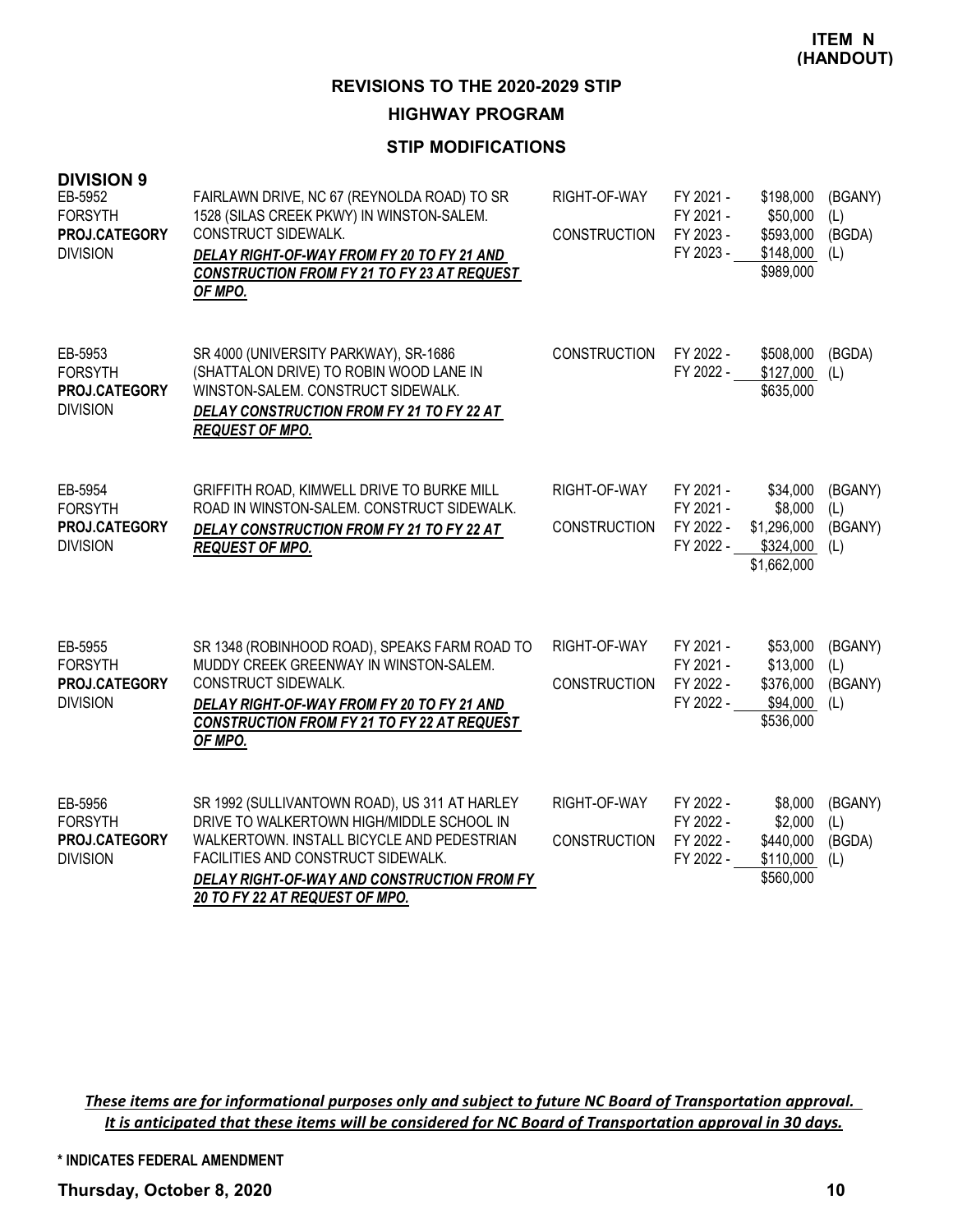### **STIP MODIFICATIONS**

| <b>DIVISION 9</b><br>EB-5957<br><b>FORSYTH</b><br>PROJ.CATEGORY<br><b>DIVISION</b> | SR 2648 (OLD WINSTON ROAD), EXISTING SIDEWALK<br>ACROSS FROM SEVENTH DAY ADVENTIST CHURCH<br>PARKING LOT TO HOPKINS ROAD IN KERNERSVILLE.<br>CONSTRUCT SIDEWALK ON SOUTH SIDE.<br>DELAY RIGHT-OF-WAY FROM FY 20 TO FY 21 AND<br>CONSTRUCTION FROM FY 21 TO FY 22 AT REQUEST<br>OF MPO.                                                | RIGHT-OF-WAY<br><b>CONSTRUCTION</b>       | FY 2021 -<br>FY 2021 -<br>FY 2022 -<br>FY 2022 -              | \$29,000<br>\$7,000<br>\$186,000<br>\$46,000<br>\$268,000                   | (BGANY)<br>(L)<br>(BGDA)<br>(L)            |
|------------------------------------------------------------------------------------|---------------------------------------------------------------------------------------------------------------------------------------------------------------------------------------------------------------------------------------------------------------------------------------------------------------------------------------|-------------------------------------------|---------------------------------------------------------------|-----------------------------------------------------------------------------|--------------------------------------------|
| * EB-5959<br><b>FORSYTH</b><br>PROJ.CATEGORY<br><b>DIVISION</b>                    | SR 3000 (IDOLS ROAD), SR 1103 (MIDDLEBROOK<br>DRIVE) TO TANGLEWOOD PARK ROAD IN CLEMMONS.<br>CONSTRUCT SIDEWALK.<br>ADD PRELIMINARY ENGINEERING IN FY 21 NOT<br><b>PREVIOUSLY PROGRAMMED. DELAY CONSTRUCTION</b><br>FROM FY 21 TO FY 22 AT REQUEST OF MPO.                                                                            | <b>ENGINEERING</b><br><b>CONSTRUCTION</b> | FY 2021 -<br>FY 2021 -<br>FY 2022 -<br>FY 2022 -<br>FY 2022 - | \$88,000<br>\$22,000<br>\$202,000<br>\$516,000<br>\$179,000<br>\$1,007,000  | (BGDA)<br>(L)<br>(BGANY)<br>(BGDA)<br>(L)  |
| * EB-5960<br><b>FORSYTH</b><br>PROJ.CATEGORY<br><b>DIVISION</b>                    | SR 1101 (HARPER ROAD), CONSTRUCT SIDEWALK AND<br>CROSSWALKS WHERE GAPS EXIST BETWEEN JERRY<br>LONG YMCA ON PEACEHAVEN ROAD TO<br>ROUNDABOUT WEST OF FRANK MORGAN<br>ELEMENTARY SCHOOL IN CLEMMONS.<br>ADD PRELIMINARY ENGINEERING IN FY 21 NOT<br>PREVIOUSLY PROGRAMMED. DELAY CONSTRUCTION<br>FROM FY 21 TO FY 22 AT REQUEST OF MPO. | <b>ENGINEERING</b><br><b>CONSTRUCTION</b> | FY 2021 -<br>FY 2021 -<br>FY 2022 -<br>FY 2022 -<br>FY 2022 - | \$100,000<br>\$25,000<br>\$130,000<br>\$771,000<br>\$225,000<br>\$1,251,000 | (BGANY)<br>(L)<br>(BGANY)<br>(BGDA)<br>(L) |
| P-5726<br><b>ROWAN</b><br>PROJ.CATEGORY<br><b>REGIONAL</b>                         | NORFOLK SOUTHERN, NS MAINLINE IN ROWAN<br>COUNTY. CONSTRUCT TRACK IMPROVEMENTS,<br>SECOND PLATFORM, PEDESTRIAN UNDERPASS,<br>SITEWORK, RETAINING WALL AND SIGNAL EQUIPMENT.<br>TO ASSIST IN BALANCING FUNDS, DELAY<br><b>CONSTRUCTION FROM FY 21 TO FY 22.</b>                                                                        | <b>CONSTRUCTION</b>                       | FY 2022 -<br>FY 2022 -<br>FY 2023 -<br>FY 2024 -              | \$269,000<br>\$780,000<br>\$2,691,000<br>\$2,691,000<br>\$6,431,000         | (T)<br>(O)<br>(T)<br>(T)                   |
| U-6154<br><b>FORSYTH</b><br>PROJ.CATEGORY<br><b>DIVISION</b>                       | SR 1308 (LEWISVILLE-VIENNA ROAD), SR 1348<br>(ROBINHOOD ROAD) IN LEWISVILLE. CONVERT<br>EXISTING SIGNALIZED INTERSECTION TO A SINGLE<br>LANE ROUNDABOUT.<br>DELAY CONSTRUCTION FROM FY 21 TO FY 22 AT<br><b>REQUEST OF MPO.</b>                                                                                                       | RIGHT-OF-WAY<br><b>CONSTRUCTION</b>       | FY 2021 -<br>FY 2021 -<br>FY 2022 -<br>FY 2022 -              | \$200,000<br>\$50,000<br>\$720,000<br>\$180,000<br>\$1,150,000              | (BGANY)<br>(L)<br>(BGDA)<br>(L)            |

These items are for informational purposes only and subject to future NC Board of Transportation approval. It is anticipated that these items will be considered for NC Board of Transportation approval in 30 days.

**\* INDICATES FEDERAL AMENDMENT**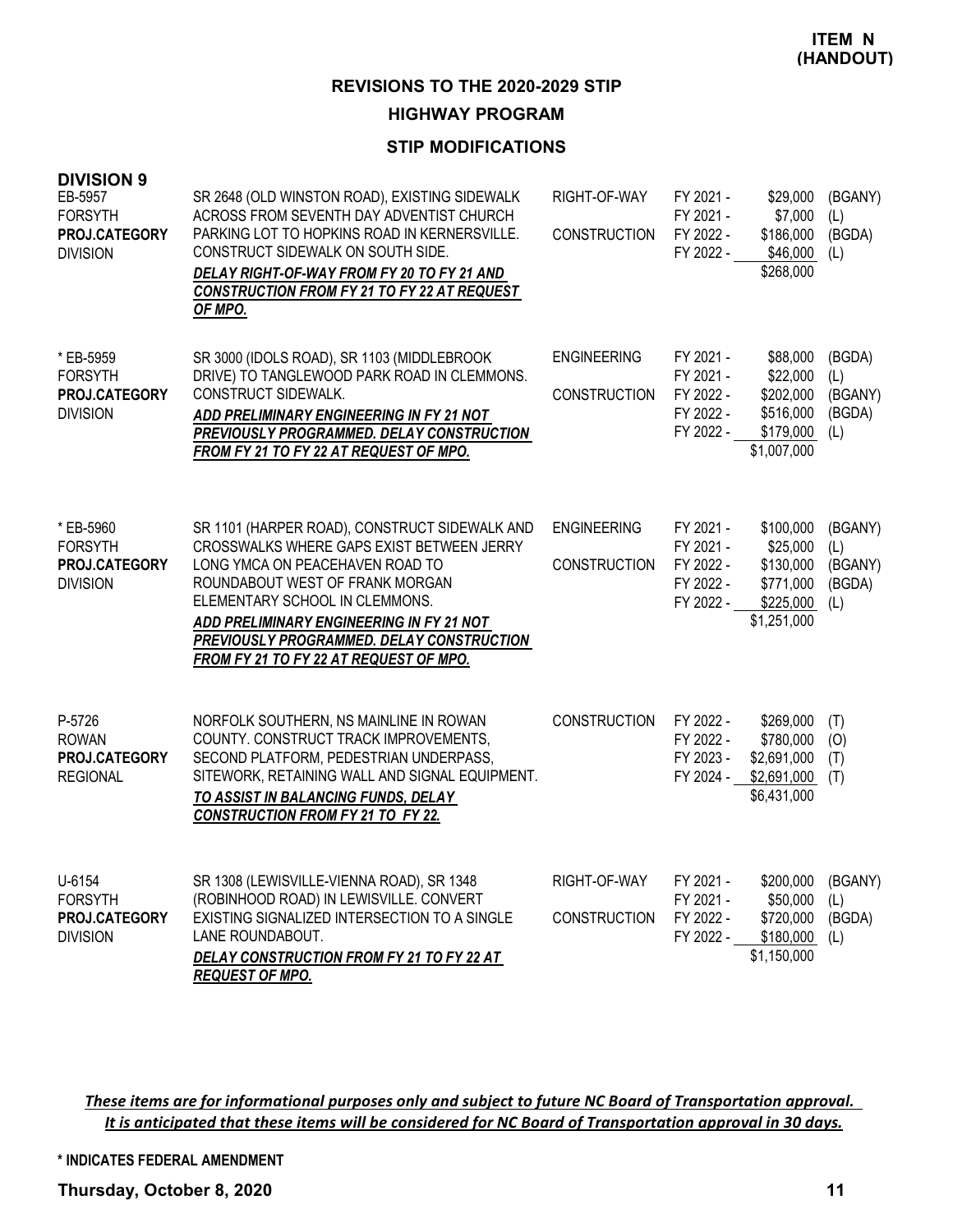### **STIP MODIFICATIONS**

| <b>DIVISION 10</b><br>* TA-4960<br><b>MECKLENBURG</b><br>PROJ.CATEGORY | CHARLOTTE AREA TRANSIT SYSTEM, REPLACEMENT<br>VAN - VANPOOL<br>MODIFYING THE FEDERAL FUNDS RECEIVED FROM<br>FTA ADMINISTERED BY CATS BASED ON VARIOUS<br><b>GRANTS.</b>                                                                                                                                 | <b>ACQUISITION</b><br>CAPITAL | FY 2020 -<br>FY 2020 -<br>FY 2020 -<br>FY 2021 -<br>FY 2021 -<br>FY 2021 -<br>FY 2022 -<br>FY 2022 -<br>FY 2022 -<br>FY 2023 -<br>FY 2023 -<br>FY 2023 -<br>FY 2024 -<br>FY 2024 -<br>FY 2024 -<br>FY 2025 -<br>FY 2025 -<br>FY 2025 - | \$50,000<br>\$50,000<br>\$397,000<br>\$58,000<br>\$58,000<br>\$463,000<br>\$53,000<br>\$53,000<br>\$421,000<br>\$54,000<br>\$54,000<br>\$434,000<br>\$56,000<br>\$56,000<br>\$446,000<br>\$58,000<br>\$58,000<br>\$460,000 | (S)<br>(L)<br>(5307)<br>(S)<br>(L)<br>(5307)<br>(S)<br>(L)<br>(5307)<br>(S)<br>(L)<br>(5307)<br>(S)<br>(L)<br>(5307)<br>(S)<br>(L)<br>(5307) |
|------------------------------------------------------------------------|---------------------------------------------------------------------------------------------------------------------------------------------------------------------------------------------------------------------------------------------------------------------------------------------------------|-------------------------------|----------------------------------------------------------------------------------------------------------------------------------------------------------------------------------------------------------------------------------------|----------------------------------------------------------------------------------------------------------------------------------------------------------------------------------------------------------------------------|----------------------------------------------------------------------------------------------------------------------------------------------|
|                                                                        |                                                                                                                                                                                                                                                                                                         |                               |                                                                                                                                                                                                                                        | \$3,279,000                                                                                                                                                                                                                |                                                                                                                                              |
| * TG-4726<br><b>MECKLENBURG</b><br>PROJ.CATEGORY                       | CHARLOTTE AREA TRANSIT SYSTEM, ROUTINE<br>CAPITAL - BUS STOP SHELTERS, BENCHES, SHOP<br>EQUIPMENT, SPARE PARTS, ENGINES, FAREBOX, ETC<br>MODIFYING THE DESCRIPTION AT THE REQUEST OF<br>THE MPO/CATS. MODIFYING THE FEDERAL FUNDS<br>RECEIVED FROM FTA ADMINISTERED BY CATS BASED<br>ON VARIOUS GRANTS. | CAPITAL                       | FY 2020 -<br>FY 2020 -<br>FY 2021 -<br>FY 2021 -<br>FY 2022 -<br>FY 2022 -<br>FY 2023 -<br>FY 2023 -<br>FY 2024 -<br>FY 2024 -<br>FY 2025 -<br>FY 2025 -                                                                               | \$407,000<br>\$1,627,000<br>\$419,000<br>\$1,676,000<br>\$654,000<br>\$2,614,000<br>\$670,000<br>\$2,680,000<br>\$670,000<br>\$2,746,000<br>\$704,000<br>\$2,815,000<br>\$17,682,000                                       | (L)<br>(5307)<br>(L)<br>(5307)<br>(L)<br>(5307)<br>(L)<br>(5307)<br>(L)<br>(5307)<br>(L)<br>(5307)                                           |
| * TG-4827<br><b>MECKLENBURG</b><br><b>PROJ.CATEGORY</b>                | CHARLOTTE AREA TRANSIT SYSTEM, ROUTINE<br>CAPITAL - SERVICE VEHICLE<br><b>MODIFYING THE FEDERAL FUNDS RECEIVED FROM</b><br>FTA ADMINISTERED BY CATS BASED ON VARIOUS<br><b>GRANTS</b>                                                                                                                   | <b>ACQUISITION</b><br>CAPITAL | FY 2020 -<br>FY 2020 -<br>FY 2021 -<br>FY 2021 -<br>FY 2022 -<br>FY 2022 -<br>FY 2023 -<br>FY 2023 -<br>FY 2024 -<br>FY 2024 -                                                                                                         | \$46,000<br>\$183,000<br>$$137,000$ (L)<br>\$548,000<br>\$106,000<br>\$424,000<br>\$78,000<br>\$313,000<br>\$82,000<br>\$331,000                                                                                           | (L)<br>(5307)<br>(5307)<br>(L)<br>(5307)<br>(L)<br>(5307)<br>(L)<br>(5307)                                                                   |
|                                                                        |                                                                                                                                                                                                                                                                                                         |                               | FY 2025 -<br>FY 2025 -                                                                                                                                                                                                                 | \$82,000<br>\$331,000<br>\$2,661,000                                                                                                                                                                                       | (L)<br>(5307)                                                                                                                                |

These items are for informational purposes only and subject to future NC Board of Transportation approval. It is anticipated that these items will be considered for NC Board of Transportation approval in 30 days.

#### **\* INDICATES FEDERAL AMENDMENT**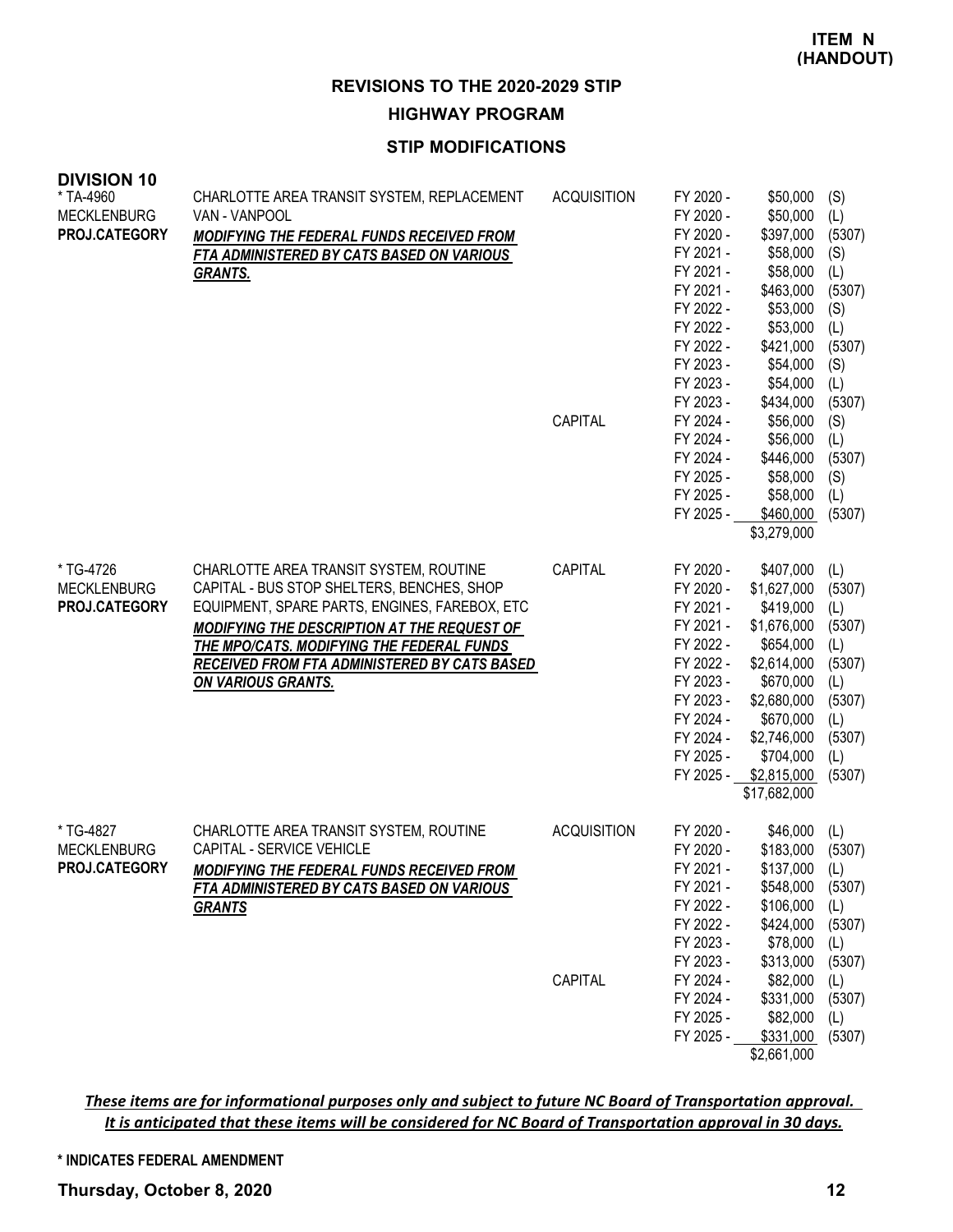### **STIP MODIFICATIONS**

#### **DIVISION 10**

| * TG-5118A<br><b>MECKLENBURG</b><br>PROJ.CATEGORY | CHARLOTTE AREA TRANSIT SYSTEM, STATE OF GOOD<br><b>REPAIR - RAIL</b><br>MODIFYING THE DESCRIPTION AT THE REQUEST OF<br>THE MPO/CATS. MODIFYING THE FEDERAL FUNDS<br>RECEIVED FROM FTA ADMISTERED BY CATS BASED<br>ON VARIOUS GRANTS. FUNDING SOURCE OF FUND IS<br>5337 | CAPITAL | FY 2020 -<br>FY 2020 -<br>FY 2021 -<br>FY 2021 -<br>FY 2022 -<br>FY 2022 -<br>FY 2023 -<br>FY 2023 -<br>FY 2024 -<br>FY 2024 -<br>FY 2024 -<br>FY 2025 -<br>FY 2025 -<br>FY 2025 -<br>FY 2026 -<br>FY 2026 -<br>FY 2026 -<br>FY 2027 -<br>FY 2027 -<br>FY 2027 -<br><b>POST YR-</b><br>POST YR- | \$639,000<br>\$2,554,000<br>\$1,577,000<br>\$6,306,000<br>\$667,000<br>\$2,667,000<br>\$687,000<br>\$2,247,000<br>\$360,000<br>\$360,000<br>\$2,879,000<br>\$371,000<br>\$371,000<br>\$2,965,000<br>\$702,000<br>\$702,000<br>\$5,612,000<br>\$723,000<br>\$723,000<br>\$5,718,000<br>\$1,697,000<br>\$1,697,000 | (L)<br>(5337)<br>(L)<br>(5337)<br>(L)<br>(5337)<br>(L)<br>(5337)<br>(S)<br>(L)<br>(5337)<br>(S)<br>(L)<br>(5337)<br>(S)<br>(L)<br>(5337)<br>(S)<br>(L)<br>(5337)<br>(S)<br>(L) |
|---------------------------------------------------|------------------------------------------------------------------------------------------------------------------------------------------------------------------------------------------------------------------------------------------------------------------------|---------|-------------------------------------------------------------------------------------------------------------------------------------------------------------------------------------------------------------------------------------------------------------------------------------------------|------------------------------------------------------------------------------------------------------------------------------------------------------------------------------------------------------------------------------------------------------------------------------------------------------------------|--------------------------------------------------------------------------------------------------------------------------------------------------------------------------------|
|                                                   |                                                                                                                                                                                                                                                                        |         |                                                                                                                                                                                                                                                                                                 | POST YR-\$13,368,000<br>\$55,592,000                                                                                                                                                                                                                                                                             | (5337)                                                                                                                                                                         |
| * TG-5118B<br><b>MECKLENBURG</b><br>PROJ.CATEGORY | CHARLOTTE AREA TRANSIT SYSTEM, LIGHT RAIL<br><b>VEHICLE OVERHAUL</b><br>MODIFYING THE FEDERAL FUNDS RECEIVED FROM<br>FTA ADMINISTERED BY CATS BASED ON VARIOUS<br>GRANTS. FY 2021 FEDERAL FUNDING IS 5337. FY 2022-<br>2024 FEDERAL FUNDING IS 5307                    | CAPITAL | FY 2020 -<br>FY 2020 -<br>FY 2021 -<br>FY 2021 -<br>FY 2022 -<br>FY 2022 -<br>FY 2023 -<br>FY 2023 -<br>FY 2024 -<br>FY 2024 -<br>FY 2025 -<br>FY 2025 -                                                                                                                                        | \$350,000<br>\$1,401,000<br>\$603,000<br>\$2,410,000<br>\$518,000<br>\$2,070,000<br>\$565,000<br>\$2,260,000<br>\$394,000<br>\$1,577,000<br>\$406,000<br>\$1,624,000                                                                                                                                             | (L)<br>(5307)<br>(L)<br>(5337)<br>(L)<br>(5307)<br>(L)<br>(5307)<br>(L)<br>(5307)<br>(L)<br>(5307)                                                                             |

 $\overline{$14,178,000}$ 

These items are for informational purposes only and subject to future NC Board of Transportation approval. It is anticipated that these items will be considered for NC Board of Transportation approval in 30 days.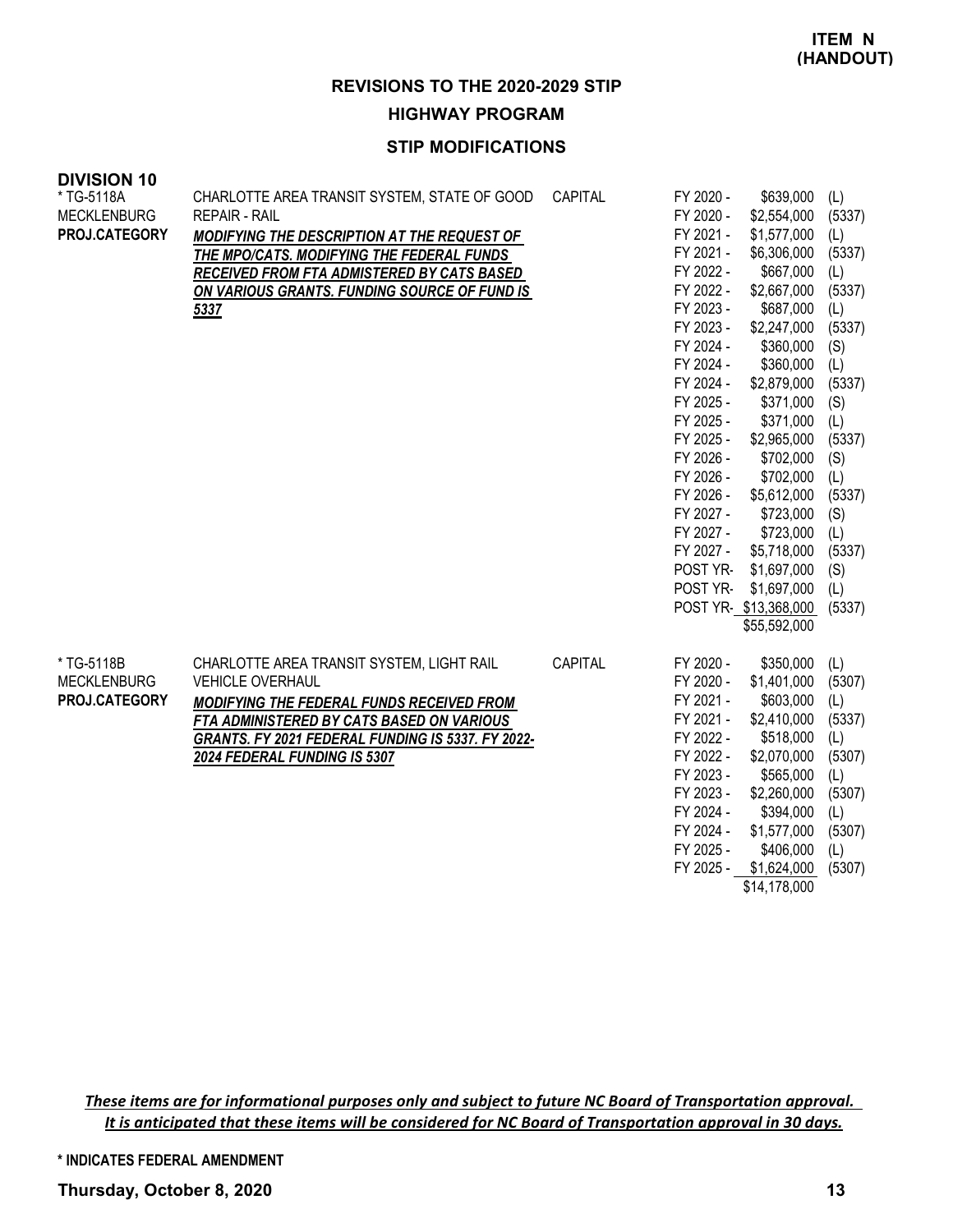### **STIP MODIFICATIONS**

| <b>DIVISION 10</b><br>* TG-5119<br><b>MECKLENBURG</b><br>PROJ.CATEGORY            | CHARLOTTE AREA TRANSIT SYSTEM, PREVENTIVE<br>MAINTENANCE - RAIL, BUS AND FACILITIES<br>MODIFYING THE FEDERAL FUNDS RECEIVED FROM<br>FTA ADMINISTERED BY CATS BASED ON VARIOUS<br><b>GRANTS.</b>                   | <b>CAPITAL</b>                                          | FY 2020 -<br>FY 2020 -<br>FY 2021 -<br>FY 2021 -<br>FY 2022 -<br>FY 2022 -<br>FY 2023 -<br>FY 2023 -<br>FY 2024 -<br>FY 2024 -<br>FY 2025 -<br>FY 2025 - | \$1,851,000<br>\$7,402,000<br>\$2,899,000<br>\$11,596,000<br>\$1,480,000<br>\$5,918,000<br>\$1,525,000<br>\$6,098,000<br>\$882,000<br>\$3,528,000<br>\$882,000<br>\$3,528,000<br>\$47,589,000 | (L)<br>(5307)<br>(L)<br>(5307)<br>(L)<br>(5307)<br>(L)<br>(5307)<br>(L)<br>(5307)<br>(L)<br>(5307) |
|-----------------------------------------------------------------------------------|-------------------------------------------------------------------------------------------------------------------------------------------------------------------------------------------------------------------|---------------------------------------------------------|----------------------------------------------------------------------------------------------------------------------------------------------------------|-----------------------------------------------------------------------------------------------------------------------------------------------------------------------------------------------|----------------------------------------------------------------------------------------------------|
| <b>DIVISION 11</b><br>B-5825<br><b>YADKIN</b><br>PROJ.CATEGORY<br><b>REGIONAL</b> | NC 67, REPLACE BRIDGE 980035 OVER YADKIN RIVER.<br><b>ACCELERATE CONSTRUCTION FROM FY 23 TO FY 21</b><br>AT THE REQUEST OF STRUCTURES MANAGEMENT<br>UNIT.                                                         | <b>CONSTRUCTION</b>                                     | FY 2021 -<br>FY 2022 -<br>FY 2023 -                                                                                                                      | \$4,800,000<br>\$4,800,000<br>\$4,800,000<br>\$14,400,000                                                                                                                                     | (T)<br>(T)<br>(T)                                                                                  |
| * I-5829A<br><b>SURRY</b><br>PROJ.CATEGORY<br><b>STATEWIDE</b>                    | I-77, MILE MARKER 91 TO MILE MARKER 95. DIAMOND<br>GRINDING.<br>ADD SEGMENT A NOT PREVIOUSLY PROGRAMMED AT<br>THE REQUEST OF DIVISION.                                                                            | <b>CONSTRUCTION</b>                                     |                                                                                                                                                          | FY 2022 - \$1,750,000<br>\$1,750,000                                                                                                                                                          | (T)                                                                                                |
| I-5864<br>YADKIN<br>PROJ.CATEGORY<br><b>STATEWIDE</b>                             | I-77, MILEMARKER 71.8 TO MILEMARKER 75.8.<br>PAVEMENT REHABILITATION.<br><b>ACCELERATE CONSTRUCTION FROM FY 27 TO FY 26</b><br>TO ALIGN WITH I-5865 FOR COMBINED LETTING.                                         | <b>CONSTRUCTION</b>                                     | FY 2026 -<br>FY 2027 -                                                                                                                                   | \$2,037,000<br>\$2,037,000<br>\$4,074,000                                                                                                                                                     | (BGIM)<br>(BGIM)                                                                                   |
| R-5896<br><b>YADKIN</b><br>PROJ.CATEGORY<br><b>REGIONAL</b>                       | US 601, NC 67 TO (SR 1502/1503) COUNTRY CLUB<br>ROAD. MODERNIZE ROADWAY AND IMPROVE SR 1134<br>(MACKIE ROAD) INTERSECTION.<br>ACCELERATE UTILITES FROM POST YEAR TO FY 29<br>TO ALIGN WITH RIGHT-OF-WAY SCHEDULE. | RIGHT-OF-WAY<br><b>UTILITIES</b><br><b>CONSTRUCTION</b> | FY 2029 -<br>POST YR-<br>FY 2029 -<br>POST YR-                                                                                                           | \$200,000<br>\$1,800,000<br>\$300,000<br>\$2,100,000<br>\$4,400,000                                                                                                                           | (T)<br>(T)<br>(T)<br>(T)                                                                           |

These items are for informational purposes only and subject to future NC Board of Transportation approval. It is anticipated that these items will be considered for NC Board of Transportation approval in 30 days.

**\* INDICATES FEDERAL AMENDMENT**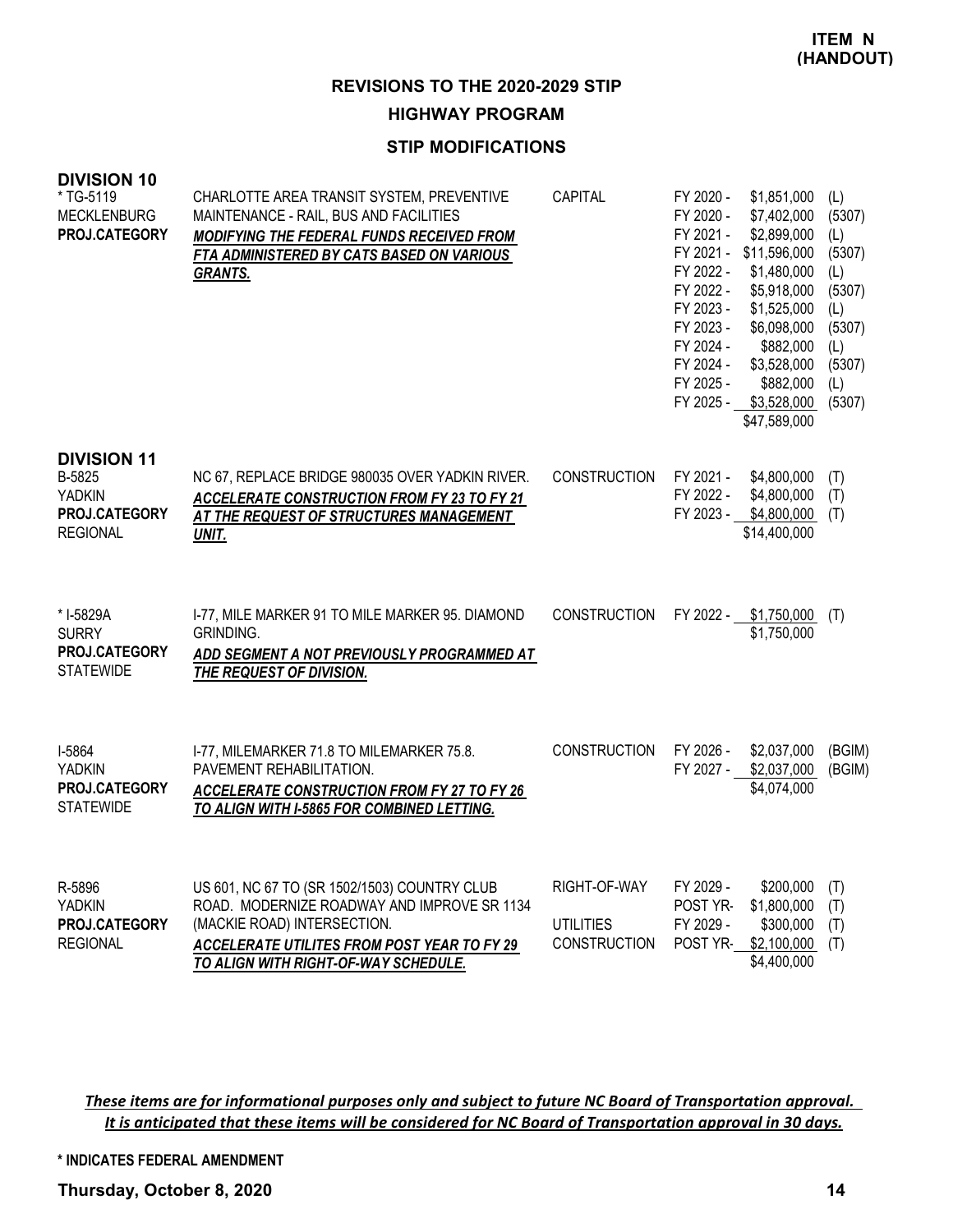### **STIP MODIFICATIONS**

| <b>DIVISION 12</b><br>EB-5911<br><b>CATAWBA</b><br>PROJ.CATEGORY<br><b>DIVISION</b> | OLD LENOIR ROAD MULTI-USE PATH, 9TH STREET NW<br>TO HICKORY WATER PLANT. CONSTRUCT MULTI-USE<br>PATH.<br>TO ASSIST IN BALANCING FUNDS, DELAY RIGHT-OF-<br><b>WAY FROM FY 20 TO FY 21 AND CONSTRUCTION</b><br><b>FROM FY 20 TO FY 21.</b>                        | RIGHT-OF-WAY<br><b>CONSTRUCTION</b> | FY 2021 -<br>FY 2021 -<br>FY 2021 -<br>FY 2021 -              | \$964,000<br>\$241,000<br>\$6,498,000<br>\$1,625,000<br>\$9,328,000          | (TAANY)<br>(L)<br>(TAANY)<br>(L)          |
|-------------------------------------------------------------------------------------|-----------------------------------------------------------------------------------------------------------------------------------------------------------------------------------------------------------------------------------------------------------------|-------------------------------------|---------------------------------------------------------------|------------------------------------------------------------------------------|-------------------------------------------|
| EB-5937<br><b>CATAWBA</b><br>PROJ.CATEGORY<br><b>DIVISION</b>                       | HICKORY, BOOK WALK. CONSTRUCT MULTI-USE PATH<br>FROM CITY WALK TO RIDGEVIEW LIBRARY.<br>TO ASSIST IN BALANCING FUNDS, DELAY RIGHT-OF-<br><b>WAY FROM FY 20 TO FY 21. ACCELERATE</b><br><b>CONSTRUCTION FROM FY 22 TO FY 21 AT THE</b><br><b>REQUEST OF MPO.</b> | RIGHT-OF-WAY<br><b>CONSTRUCTION</b> | FY 2021 -<br>FY 2021 -<br>FY 2021 -<br>FY 2021 -<br>FY 2021 - | \$180,000<br>\$45,000<br>\$1,500,000<br>\$45,000<br>\$386,000<br>\$2,156,000 | (TADA)<br>(L)<br>(BGANY)<br>(BGDA)<br>(L) |
| EB-5938<br><b>CATAWBA</b><br>PROJ.CATEGORY<br><b>DIVISION</b>                       | HICKORY, BOOK WALK SOUTH. CONSTRUCT MULTI-<br>USE PATH FROM RIDGEVIEW LIBRARY TO WALMART.<br>TO ASSIST IN BALANCING FUNDS, DELAY RIGHT-OF-<br><b>WAY FROM FY 20 TO FY 21. ACCELERATE</b><br>CONSTRUCTION FROM FY 22 TO FY 21 AT THE<br><b>REQUEST OF MPO.</b>   | RIGHT-OF-WAY<br><b>CONSTRUCTION</b> | FY 2021 -<br>FY 2021 -<br>FY 2021 -<br>FY 2021 -<br>FY 2021 - | \$84,000<br>\$21,000<br>\$2,400,000<br>\$116,000<br>\$629,000<br>\$3,250,000 | (TADA)<br>(L)<br>(BGANY)<br>(TADA)<br>(L) |
| EB-5977<br><b>CATAWBA</b><br>PROJ.CATEGORY<br><b>DIVISION</b>                       | 9TH STREET NW CONNECTOR, CITY WALK TO OLD<br>LENOIR ROAD IN HICKORY. CONSTRUCT MULTI-USE<br>TRAIL ALONG 9TH STREET NW.<br>TO ASSIST IN BALANCING FUNDS, DELAY RIGHT-OF-<br><b>WAY FROM FY 20 TO FY 21 AND CONSTRUCTION</b><br><b>FROM FY 20 TO FY 21.</b>       | RIGHT-OF-WAY<br><b>CONSTRUCTION</b> | FY 2021 -<br>FY 2021 -<br>FY 2021 -<br>FY 2021 -              | \$86,000<br>\$22,000<br>\$1,168,000<br>\$292,000<br>\$1,568,000              | (BGDA)<br>(L)<br>(BGDA)<br>(L)            |

These items are for informational purposes only and subject to future NC Board of Transportation approval. It is anticipated that these items will be considered for NC Board of Transportation approval in 30 days.

**\* INDICATES FEDERAL AMENDMENT**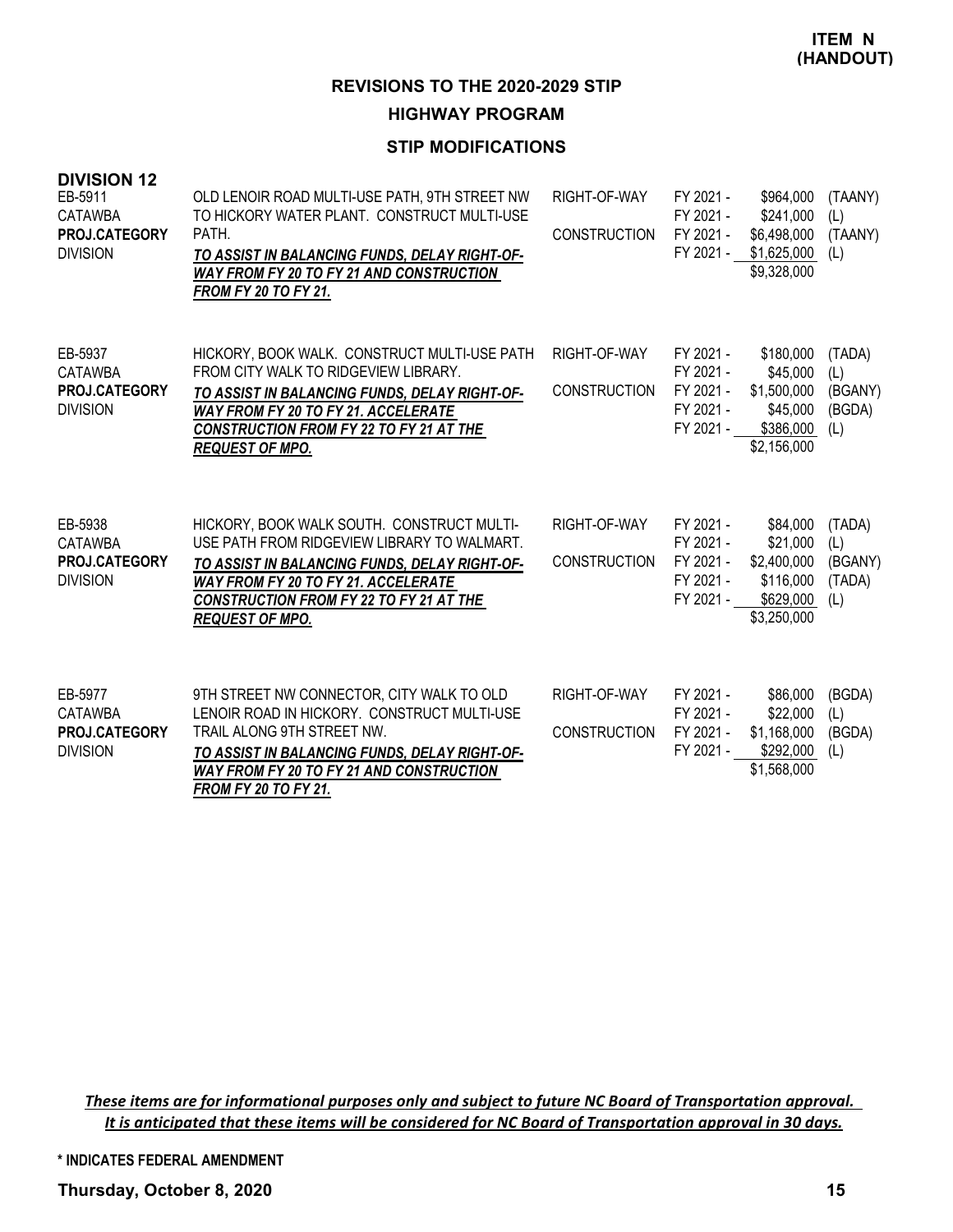**ITEM N (HANDOUT)**

# **REVISIONS TO THE 2020-2029 STIP HIGHWAY PROGRAM**

## **STIP MODIFICATIONS**

| <b>DIVISION 12</b><br>* I-3819B<br><b>IREDELL</b><br>PROJ.CATEGORY<br><b>STATEWIDE</b>    | I-40/I-77, FINAL I-40/I-77 INTERCHANGE IMPROVEMENTS BUILD NC CON<br>PROJECT TO UTILIZE BUILD NC BONDS                                                                                                                                                                                                                                                                             | <b>CONSTRUCTION</b>                                     | FY 2021 -<br>FY 2022 -<br>FY 2023 -<br>FY 2024 -<br>FY 2025 -<br>FY 2026 -<br>FY 2027 -<br>FY 2028 -<br>FY 2029 - | \$8,707,000<br>\$8,707,000<br>\$8,707,000<br>\$8,707,000<br>\$8,707,000<br>\$8,707,000<br>\$8,707,000<br>\$8,707,000<br>\$8,707,000<br>POST YR-\$52,242,000<br>FY 2020 - \$22,963,000 | (T)<br>(T)<br>(T)<br>(T)<br>(T)<br>(T)<br>(T)<br>(T)<br>(T)<br>(T)<br>(T) |
|-------------------------------------------------------------------------------------------|-----------------------------------------------------------------------------------------------------------------------------------------------------------------------------------------------------------------------------------------------------------------------------------------------------------------------------------------------------------------------------------|---------------------------------------------------------|-------------------------------------------------------------------------------------------------------------------|---------------------------------------------------------------------------------------------------------------------------------------------------------------------------------------|---------------------------------------------------------------------------|
|                                                                                           |                                                                                                                                                                                                                                                                                                                                                                                   |                                                         |                                                                                                                   | FY 2021 - \$22,963,000<br>FY 2022 - \$22,963,000<br>FY 2023 - \$22,964,000<br>\$222,458,000                                                                                           | (T)<br>(T)<br>(T)                                                         |
| U-3608<br><b>GASTON</b><br>PROJ.CATEGORY<br><b>DIVISION</b>                               | NC 7/SR 2903 (N MAIN STREET/BELMONT MT HOLLY<br>ROAD), US 29/74 TO I-85. WIDEN TO CONSISTENT<br>MULTI-LANE TYPICAL SECTION AND CONSTRUCT<br>OPERATIONAL IMPROVEMENTS.<br>ACCELERATE RIGHT-OF-WAY FROM FY 25 TO FY 24<br>AND CONSTRUCTION FROM FY 26 TO FY 25 TO ALIGN<br>SCHEDULE WITH I-5719 FOR COMBINED LETTING.<br>CHANGE PROCUREMENT TO PROGRESSIVE DESIGN-<br><b>BUILD.</b> | RIGHT-OF-WAY<br><b>UTILITIES</b><br><b>CONSTRUCTION</b> | FY 2024 -<br>FY 2024 -<br>FY 2025 -<br>FY 2026 -                                                                  | \$460,000<br>\$55,000<br>\$2,300,000<br>\$2,300,000<br>\$5,115,000                                                                                                                    | (T)<br>(T)<br>(T)<br>(T)                                                  |
| U-5800<br><b>GASTON</b><br>PROJ.CATEGORY<br><b>REGIONAL</b>                               | NC 7, INTERSECTION OF NC 7/US 74 AND NC 7/US 29.<br>CONSTRUCT NORTHBOUND THROUGH LANE AND<br>INTERSECTION IMPROVEMENTS.<br><b>ACCELERATE RIGHT-OF-WAY FROM FY 25 TO FY 24</b><br>AND CONSTRUCTION FROM FY 26 TO FY 25 TO ALIGN<br>SCHEDULE WITH I-5719 FOR COMBINED LETTING.<br><b>CHANGE PROCUREMENT TO PROGRESSIVE DESIGN-</b><br><b>BUILD.</b>                                 | RIGHT-OF-WAY<br><b>CONSTRUCTION</b>                     | FY 2024 -<br>FY 2025 -<br>FY 2025 -<br>FY 2026 -                                                                  | \$1,430,000<br>\$1,430,000<br>\$2,000,000<br>\$2,000,000<br>\$6,860,000                                                                                                               | (T)<br>(T)<br>(T)<br>(T)                                                  |
| <b>DIVISION 13</b><br>* B-5869<br><b>BURKE</b><br><b>PROJ.CATEGORY</b><br><b>REGIONAL</b> | US 64 US 70, REPLACE BRIDGE 110099 OVER<br>SOUTHERN RAILROAD.<br>ACCELERATE RIGHT-OF-WAY FROM FY 24 TO FY 21<br>AND CONSTRUCTION FROM FY 25 TO FY 22 AT THE<br><b>REQUEST OF STRUCTURES MANAGEMENT UNIT.</b>                                                                                                                                                                      | RIGHT-OF-WAY<br><b>CONSTRUCTION</b>                     | FY 2021 -<br>FY 2022 -<br>FY 2023 -                                                                               | \$3,167,000<br>\$3,350,000<br>\$3,350,000<br>\$9,867,000                                                                                                                              | (NHPB)<br>(NHPB)<br>(NHPB)                                                |

These items are for informational purposes only and subject to future NC Board of Transportation approval. It is anticipated that these items will be considered for NC Board of Transportation approval in 30 days.

**\* INDICATES FEDERAL AMENDMENT**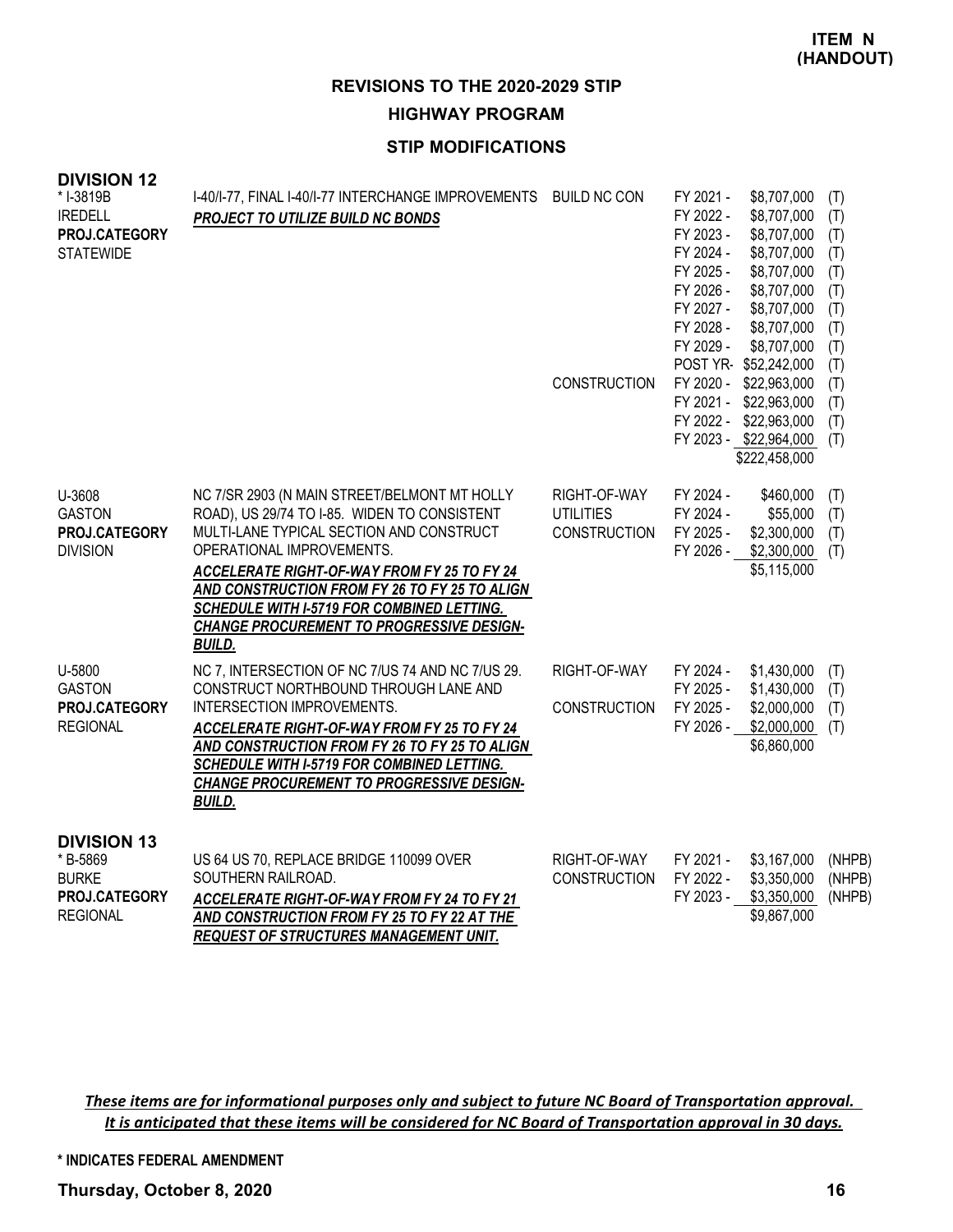### **STIP MODIFICATIONS**

| <b>DIVISION 13</b><br>EB-5807<br><b>BURKE</b><br>PROJ.CATEGORY<br><b>DIVISION</b>   | MORGANTON, MORGANTON DOWNTOWN GREENWAY<br>CONNECTOR.<br><b>ACCELERATE CONSTRUCTION FROM FY 22 TO FY 21</b><br>AT THE REQUEST OF MPO.                                                                                  | <b>CONSTRUCTION</b>                 | FY 2021 -<br>FY 2021 -<br>FY 2021 -              | \$1,000,000<br>\$295,000<br>\$324,000<br>\$1,619,000            | (BGANY)<br>(BGDA)<br>(L)          |
|-------------------------------------------------------------------------------------|-----------------------------------------------------------------------------------------------------------------------------------------------------------------------------------------------------------------------|-------------------------------------|--------------------------------------------------|-----------------------------------------------------------------|-----------------------------------|
| I-5009<br><b>BURKE</b><br>PROJ.CATEGORY<br><b>REGIONAL</b>                          | I-40, US 64 (BURKEMONT ROAD). IMPROVE<br>INTERCHANGE.<br>TO ASSIST IN BALANCING FUNDS, DELAY<br><b>CONSTRUCTION FROM FY 29 TO POST YEAR.</b>                                                                          | RIGHT-OF-WAY<br><b>CONSTRUCTION</b> | FY 2029 -<br>POST YR-<br>POST YR-<br>POST YR-    | \$10,000<br>\$150,000<br>\$990,000<br>\$10,000<br>\$1,160,000   | (NHP)<br>(NHP)<br>(NHFP)<br>(NHP) |
| * TM-5138<br><b>BUNCOMBE</b><br>PROJ.CATEGORY                                       | ASHEVILLE RIDES TRANSIT, JARC OPERATIONS<br>FUNDING ADDED TO FY 20 AND FY 21 AT THE<br><b>REQUEST OF FBR MPO.</b>                                                                                                     | <b>OPERATIONS</b>                   | FY 2020 -<br>FY 2020 -<br>FY 2021 -<br>FY 2021 - | \$399,000<br>\$399,000<br>\$367,000<br>\$367,000<br>\$1,532,000 | (L)<br>(3037)<br>(L)<br>(3037)    |
| * TM-5163<br><b>BUNCOMBE</b><br><b>HAYWOOD</b><br>PROJ.CATEGORY                     | ASHEVILLE RIDES TRANSIT, CITY OF ASHEVILLE<br>ADMINISTRATIVE OVERSIGHT OF JARC PROJECTS IN<br>THE ASHEVILLE UAZ<br>FUNDING ADDED TO FY 20 AND FY 21 AT THE<br><b>REQUEST OF FBR MPO.</b>                              | <b>ADMINISTRATIVE</b>               | FY 2020 -<br>FY 2021 -                           | \$50,000<br>\$52,000<br>\$102,000                               | (L)<br>(L)                        |
| <b>DIVISION 14</b><br>B-3186<br><b>HAYWOOD</b><br>PROJ.CATEGORY<br><b>STATEWIDE</b> | US 23/US 74, REPLACE BRIDGE 430155, AND BRIDGE<br>430158 OVER RICHLAND CREEK.<br>ACCELERATE RIGHT-OF-WAY FROM FY 22 TO FY 21<br>AND CONSTRUCTION FROM FY 23 TO FY 22 AT THE<br>REQUEST OF STRUCTURES MANAGEMENT UNIT. | RIGHT-OF-WAY<br><b>CONSTRUCTION</b> | FY 2021 -<br>FY 2022 -<br>FY 2023 -              | \$800,000<br>\$3,050,000<br>\$3,050,000<br>\$6,900,000          | (NHPB)<br>(NHPB)<br>(NHPB)        |
| * B-5898<br><b>HAYWOOD</b><br>PROJ.CATEGORY<br><b>STATEWIDE</b>                     | US 23 US 74, REPLACE BRIDGE 430168 OVER US 19<br><b>AND US 23.</b><br>ACCELERATE RIGHT-OF-WAY FROM FY 23 TO FY 21<br>AND CONSTRUCTION FROM FY 24 TO FY 22 AT THE<br>REQUEST OF STRUCTURES MANAGEMENT UNIT.            | RIGHT-OF-WAY<br><b>CONSTRUCTION</b> | FY 2021 -<br>FY 2022 -<br>FY 2023 -              | \$150,000<br>\$1,550,000<br>\$1,550,000<br>\$3,250,000          | (NHPB)<br>(NHPB)<br>(NHPB)        |

These items are for informational purposes only and subject to future NC Board of Transportation approval. It is anticipated that these items will be considered for NC Board of Transportation approval in 30 days.

**\* INDICATES FEDERAL AMENDMENT**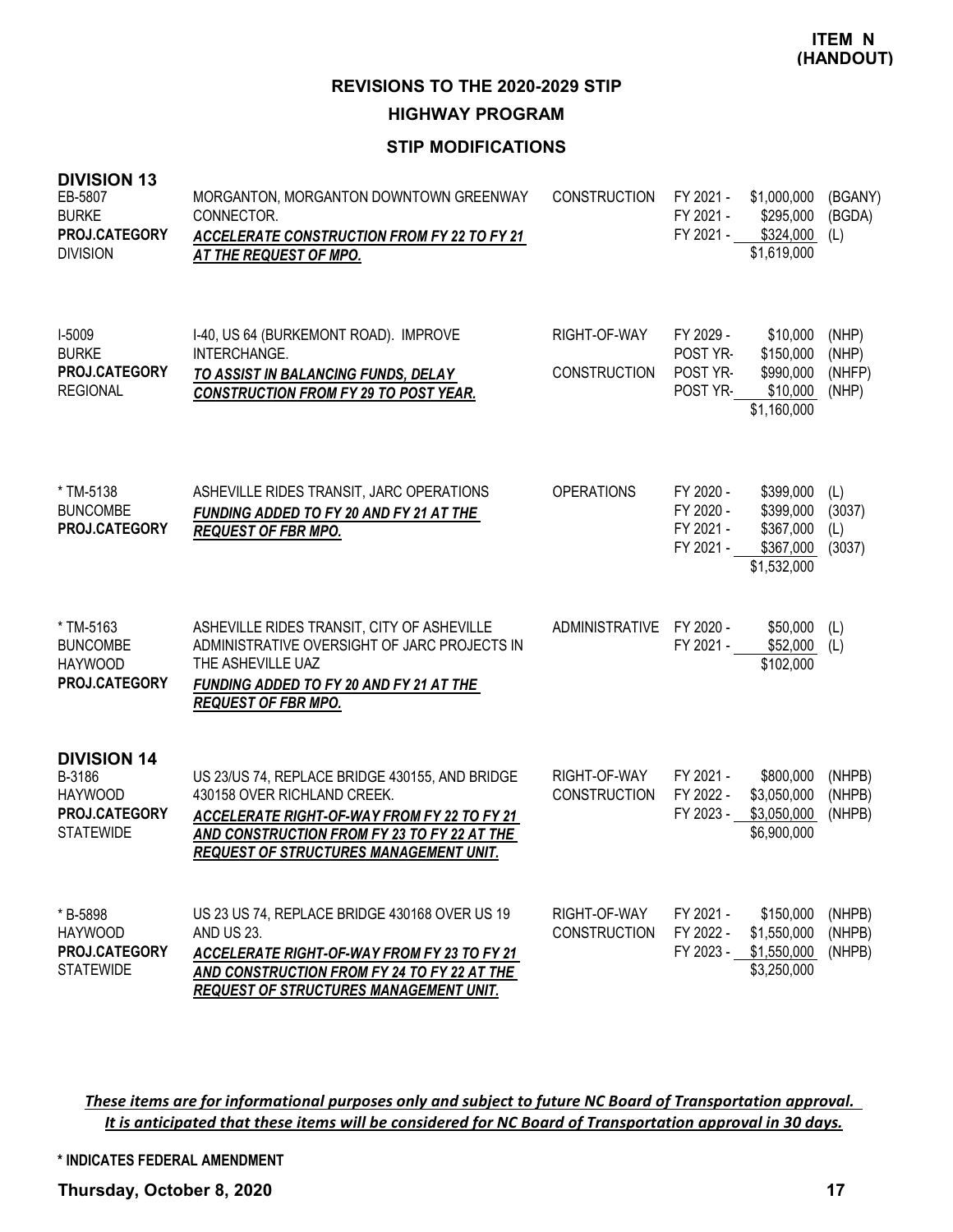### **STIP MODIFICATIONS**

| <b>DIVISION 14</b><br>* B-5925<br><b>CHEROKEE</b><br>PROJ.CATEGORY<br><b>DIVISION</b> | SR 1548 (OLD HIGHWAY 64), REPLACE BRIDGE 223<br>OVER HIWASSEE RIVER.<br>TO ASSIST IN BALANCING FUNDS, DELAY<br><b>CONSTRUCTION FROM FY 22 TO FY 24.</b>                                  | RIGHT-OF-WAY<br><b>CONSTRUCTION</b> | FY 2023 -<br>FY 2024 -                                                                                                        | \$260,000<br>\$2,600,000<br>\$2,860,000                                                                                                          | (BGLT5)<br>(BGLT5)                                                 |
|---------------------------------------------------------------------------------------|------------------------------------------------------------------------------------------------------------------------------------------------------------------------------------------|-------------------------------------|-------------------------------------------------------------------------------------------------------------------------------|--------------------------------------------------------------------------------------------------------------------------------------------------|--------------------------------------------------------------------|
| * R-5734A<br><b>MACON</b><br>PROJ.CATEGORY<br><b>DIVISION</b>                         | US 23/US 441, US 64 TO SR 1652 (WIDE HORIZON<br>DRIVE)/SR 1152 (BELDEN CIRCLE).<br>PROJECT TO UTILIZE BUILD NC BONDS.                                                                    | <b>ENGINEERING</b>                  | FY 2021 -<br>FY 2022 -<br>FY 2023 -<br>FY 2024 -<br>FY 2025 -<br>FY 2026 -<br>FY 2027 -<br>FY 2028 -<br>FY 2029 -<br>POST YR- | \$154,000<br>\$154,000<br>\$154,000<br>\$154,000<br>\$154,000<br>\$154,000<br>\$154,000<br>\$154,000<br>\$154,000<br>\$924,000                   | (T)<br>(T)<br>(T)<br>(T)<br>(T)<br>(T)<br>(T)<br>(T)<br>(T)<br>(T) |
|                                                                                       |                                                                                                                                                                                          | <b>BUILD NC CON</b>                 | FY 2021 -<br>FY 2022 -<br>FY 2023 -<br>FY 2024 -<br>FY 2025 -<br>FY 2026 -<br>FY 2027 -<br>FY 2028 -<br>FY 2029 -<br>POST YR- | \$755,000<br>\$755,000<br>\$755,000<br>\$755,000<br>\$755,000<br>\$755,000<br>\$755,000<br>\$755,000<br>\$755,000<br>\$4,530,000<br>\$13,635,000 | (T)<br>(T)<br>(T)<br>(T)<br>(T)<br>(T)<br>(T)<br>(T)<br>(T)<br>(T) |
| * TG-6788<br><b>HAYWOOD</b><br>PROJ.CATEGORY                                          | ASHEVILLE RIDES TRANSIT, JARC CAPITAL FUNDING<br>FUNDING ADDED TO FY 20 AND FY 21 AT THE<br><b>REQUEST OF FBR MPO.</b>                                                                   | CAPITAL                             | FY 2020 -<br>FY 2020 -<br>FY 2021 -                                                                                           | \$41,000<br>\$68,000<br>\$94,000<br>\$203,000                                                                                                    | (L)<br>(3037)<br>(3037)                                            |
| * TM-5163<br><b>BUNCOMBE</b><br><b>HAYWOOD</b><br>PROJ.CATEGORY                       | ASHEVILLE RIDES TRANSIT, CITY OF ASHEVILLE<br>ADMINISTRATIVE OVERSIGHT OF JARC PROJECTS IN<br>THE ASHEVILLE UAZ<br>FUNDING ADDED TO FY 20 AND FY 21 AT THE<br><b>REQUEST OF FBR MPO.</b> | ADMINISTRATIVE                      | FY 2020 -<br>FY 2021 -                                                                                                        | \$50,000<br>\$52,000<br>\$102,000                                                                                                                | (L)<br>(L)                                                         |

These items are for informational purposes only and subject to future NC Board of Transportation approval. It is anticipated that these items will be considered for NC Board of Transportation approval in 30 days.

**\* INDICATES FEDERAL AMENDMENT**